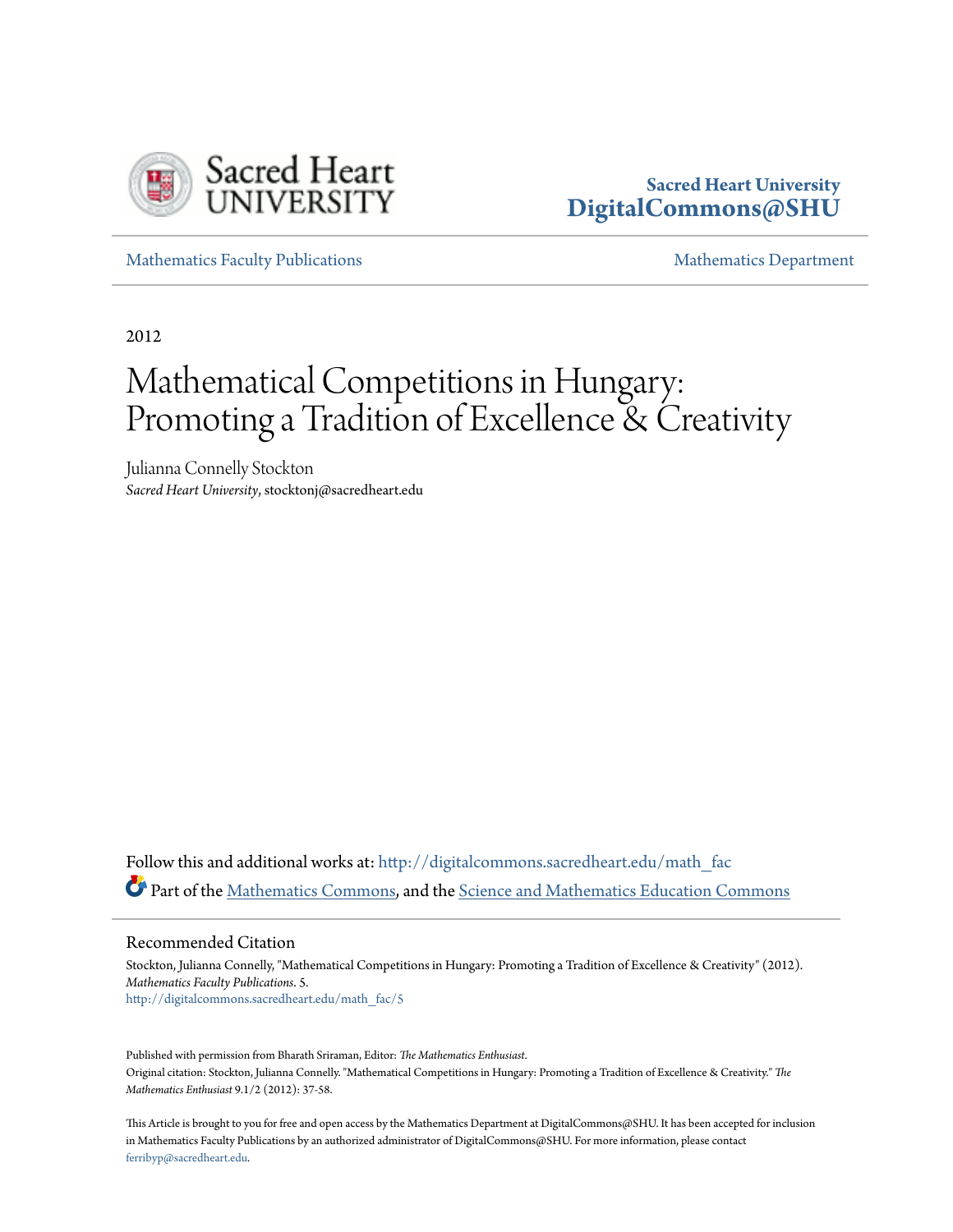# Mathematical Competitions in Hungary: Promoting a Tradition of Excellence & Creativity

Julianna Connelly Stockton<sup>1</sup>

Sacred Heart University, USA

**Abstract:** Hungary has long been known for its outstanding production of mathematical talent. Extracurricular programs such as camps and competitions form a strong foundation within the Hungarian tradition. New types of competitions in recent years include team competitions, multiple choice competitions, and some exclusively for students who are not in a special mathematics class. This study explores some of the recent developments in Hungarian mathematics competitions and the potential implications these changes have for the very competition-driven system that currently exists. The founding of so many new competitions reflects a possible shift in the focus and purpose of competitions away from a strictly talent-search model to a more inclusive "enrichment" approach. However, it is clear that in Hungary, tradition itself remains a strong motivating factor and continues to stimulate the development of mathematically talented students. The involvement of the mathematical community in the identification and education of young talents helps perpetuate these traditions.

**Keywords:** Hungary, mathematics education, mathematics competition, Olympiads, international comparative mathematics education, problem solving, creativity, mathematically talented students.

### **Introduction**

World-renowned for its system of special schools for mathematically talented students, Hungary also has a long tradition of extracurricular programs in mathematics. Extracurricular activities play an important role in the overall education of mathematically talented students (Koichu & Andzans, 2009). Some of the longeststanding extracurricular mathematics activities in Hungary can be traced back to the 1890s and the efforts of Lorand Eötvös (Weischenberg, 1984). The Bolyai Society

 $\overline{a}$ 

<sup>1</sup> stocktonj@sacredheart.edu

**The Mathematics Enthusiast**, **ISSN 1551-3440, Vol. 9, nos.1&2**, pp.37-58 2012©Dept of Mathematical Sciences-The University of Montana & Information Age Publishing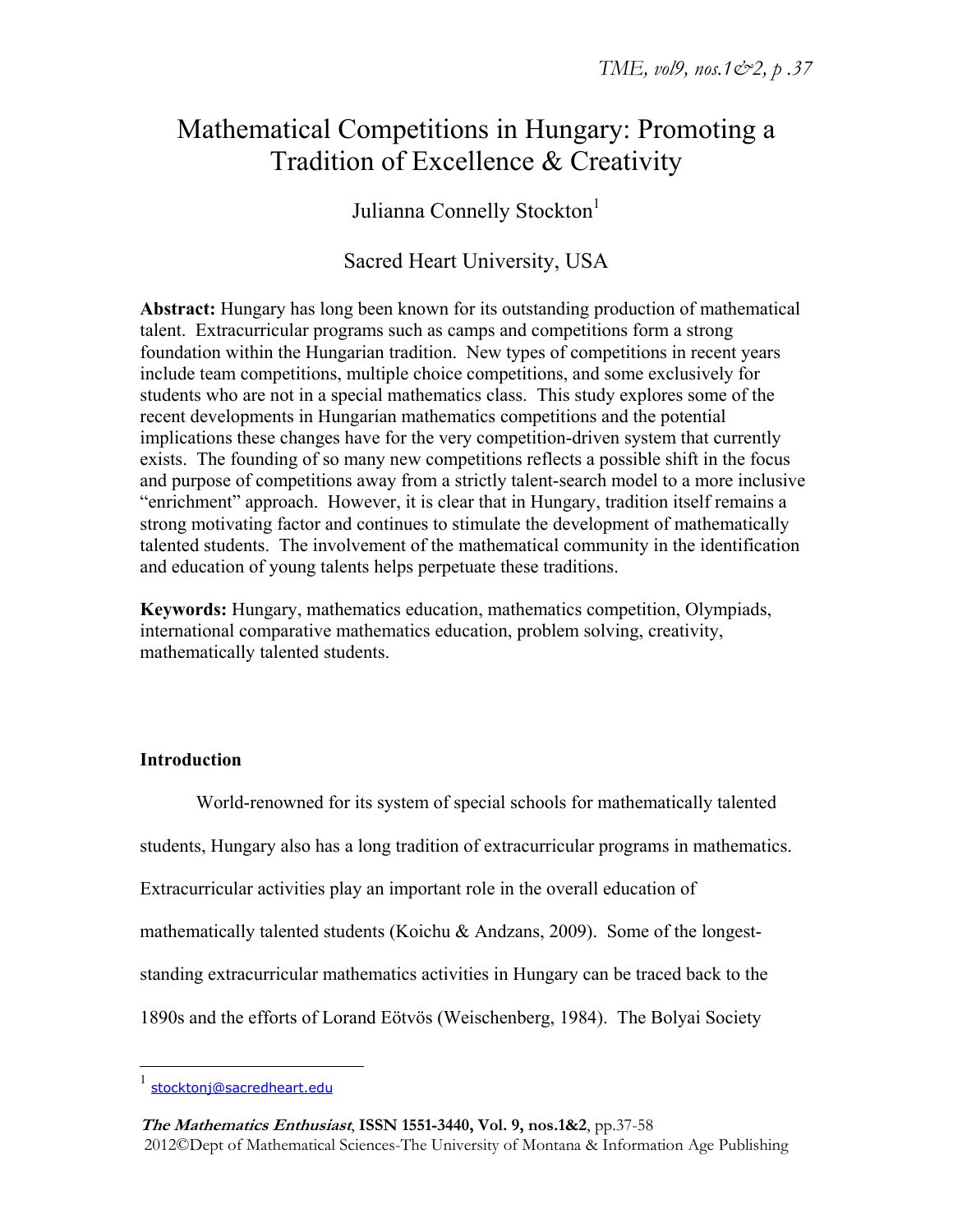continues to coordinate many of the traditional extracurricular programs established at the end of the  $19<sup>th</sup>$  century, including the journal KöMaL and the Eötvös Competition (now called the Kürschák Competition), along with several new competitions and programs for mathematically talented students. This article focuses on mathematical competitions in Hungary and reviews recent developments, new competitions, and modifications to traditional offerings over the past twenty years.

#### **Methods**

This article is an excerpt from a larger study on the changes in the Hungarian mathematics education system for mathematically talented students over the past twenty years (Connelly, 2010). During the study a series of in-depth interviews were conducted with current Hungarian secondary school teachers, mathematicians, professors, and other educators. Interviews were conducted by the researcher in Budapest, Hungary, with the aid of a native-Hungarian-speaking research assistant when necessary. Commentary on the history, purpose, and impact of mathematics competitions was gathered through interviews with competition directors, organizing committee members, journal editors, and past participants. The interviewees will be referred to as respondents A-U in the remainder of the article.

Historical background information was gathered from sources such as ministry of education publications, mathematical and pedagogical professional journals, and earlier dissertations in the field. Information on competition structures and rules was obtained primarily from each competition's official website and contest documentation. Example problems from a variety of Hungarian mathematics competitions are presented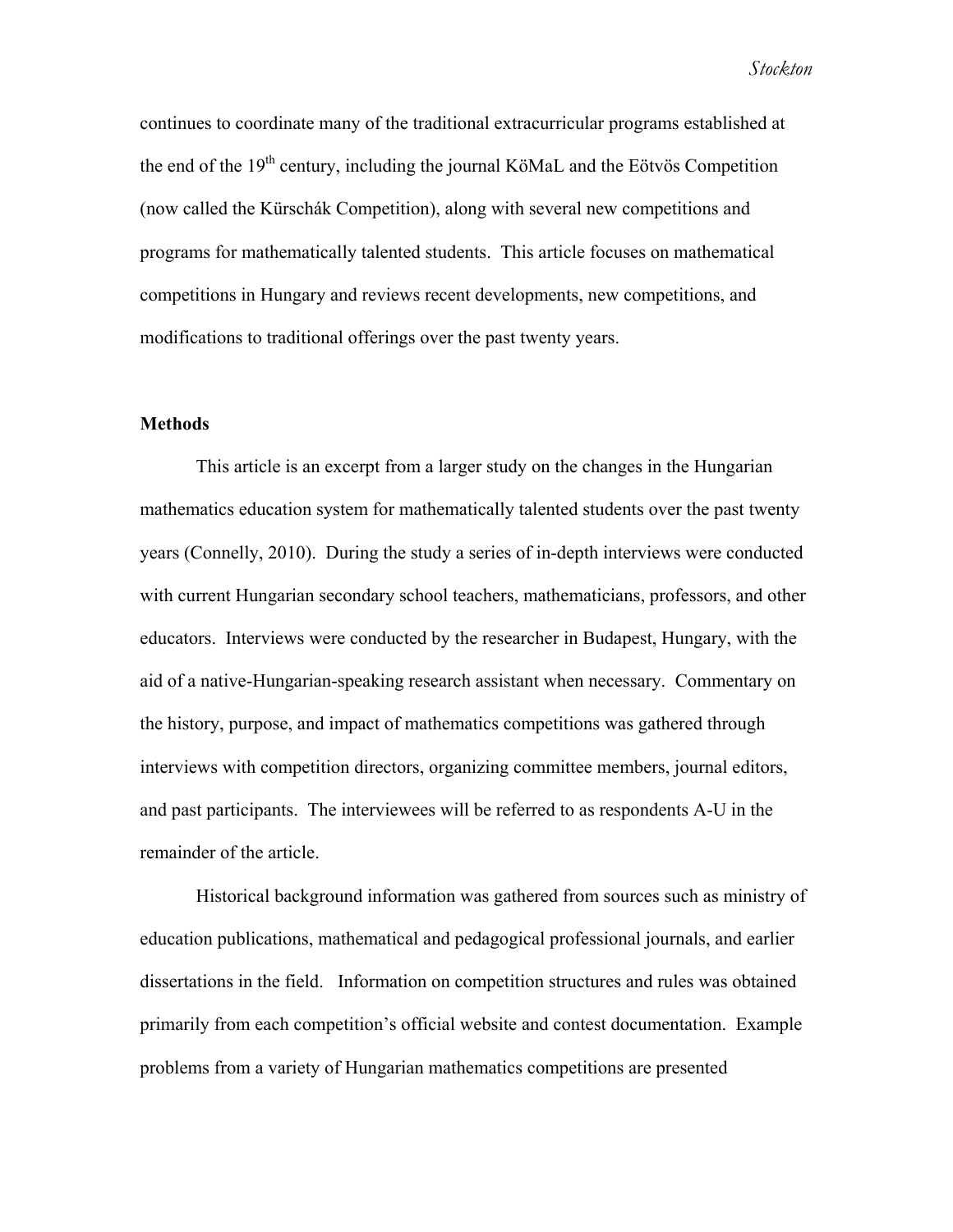throughout. For larger compilations of Hungarian competition problems published in English, see Berzsenyi & Olah, 1999; Kürschák, 1963; Liu, 2001; and Székely, 1995.

#### **Traditional Competitions**

One of the most famous Hungarian mathematics competitions, the Eötvös Competition, is considered "the first mathematical Olympiad of the modern world" (Koichu & Andzans, 2009, p. 287). Founded in 1894, it was designed for students who had just graduated from secondary school; the competition consisted of three questions based on the mathematics of the secondary school curriculum. However, the competition was designed to test problem-solving ability and mathematical creativity more than factual recall. As one winner of the prize explained, "the problems are selected, however, in such a way that practically nothing, save one's own brains, can be of any help… the prize is not intended for the good boy; it is intended for the future creative mathematician" (Rado, as quoted in Wieschenberg, 1984, p. 32). Winners of the competition were awarded a monetary prize and granted automatic admission to the university of their choice. Such a reward was particularly valuable during the times of "numerus clausus" restrictions on university attendance for pupils of Jewish descent or those from the "wrong class" under communist rule. For many Hungarian students, winning such a spot may have been their only path to higher education (*D*, personal communication, 2009). From its inception, the Eötvös Competition was designed to accomplish two related goals – identification of mathematically talented students and stimulation of more creative mathematics teaching and learning (Reiman, 1997).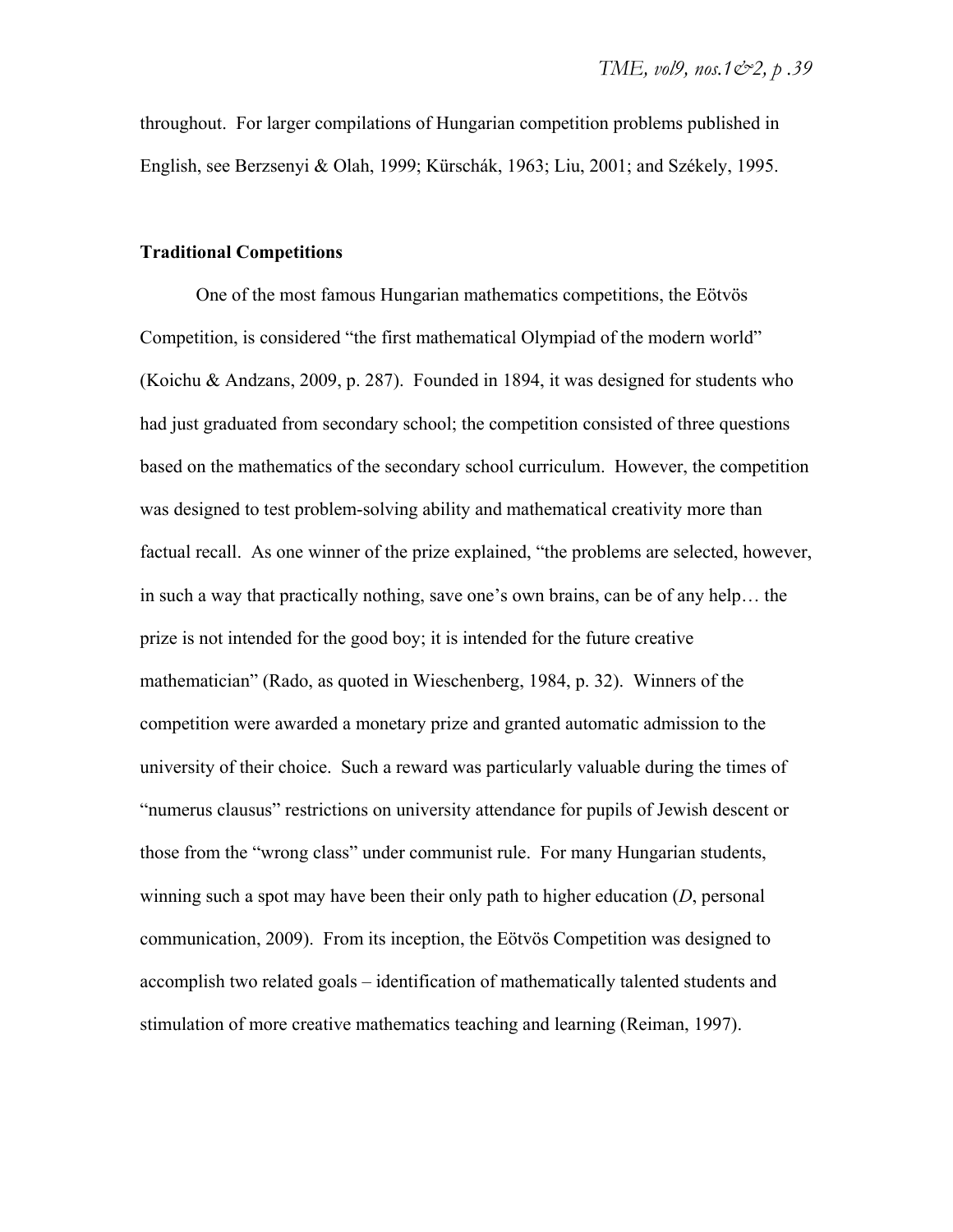The prominence of this competition soon led to the development of supporting activities to help prepare students for the competition, including the publication of new types of problems each month in the journal KöMaL (*Középiskolai Matematikai és Fizikai Lapok* – the Mathematical and Physical Journal for Secondary Schools), the initiation of KöMaL's own year-long competition, and the formation of after-school "study circles" for interested students to spend additional time working on problems and practicing for the competition. Later, more competitions were founded at the school, local, regional, national, and international levels – with local competitions often serving as "feeders" into the larger, nation-wide competitions. Competitions were also established for younger students than those in secondary school, so that the students could gain experience with the competition environment prior to participation in the largest and most prestigious competitions. When the first special mathematics class was founded in 1962, students were invited to the class on the basis of their results in a local Budapest competition. In this sense, the traditional Hungarian system for educating mathematically talented students could be considered "competition-driven" – competitions were used to determine the input to the system, they drove the development of the content of the system both in the school curriculum and in supporting extracurricular activities, and competitions were used to measure the output of the system. If we take mathematical creativity to be defined as "the process that results in unusual and insightful solutions to a given problem, irrespective of the level" (Sriraman, 2008a, p. 4), then the network of mathematics competitions developed in Hungary seems to have been designed particularly to promote creativity in problem solving. The Hungarian approach served as a model for many other countries in Eastern and Central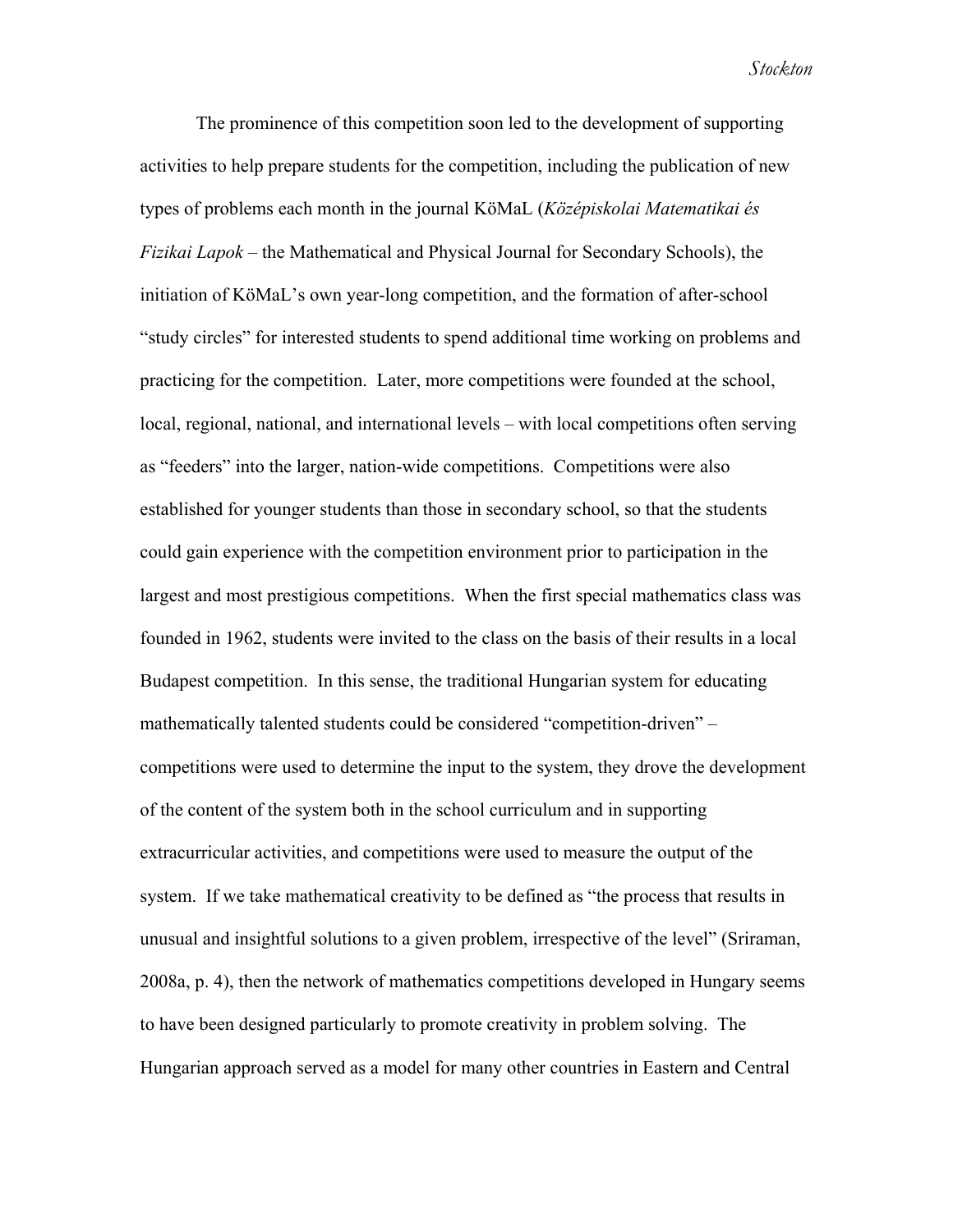Europe, the former Soviet Union, and for the United States (Koichu & Andzans, 2009, p. 289).

Competitions have continued to play a central role in the identification and recruitment of mathematically talented students in Hungary since the time of Eötvös. Some of the competitions for Hungarian students, such as the Kürschák and Schweitzer competitions, date back to the beginning of the  $20<sup>th</sup>$  century. OKTV (Országos Középiskolai Tanulmányi Verseny), the "National Secondary School Academic Competition" administered by the Hungarian Ministry of Education, now holds competitions in more than 15 subjects but first began as a mathematics competition in 1923. While each competition has its own set of rules and procedures, on average a traditional Hungarian mathematics competition would consist of 3 - 6 challenging questions for students to solve individually in a time span of approximately three hours. These questions typically require a detailed proof as the solution, rather than a simple numerical answer. The results are typically scored not just on correctness but also on the quality and conciseness of the explanation, with possible additional points awarded for elegance of the proof or presentation of multiple solutions. In general, like the original Eötvös competition, most Hungarian mathematics competitions are designed to test problem solving skills and creative thinking; the goal is to identify future talented mathematicians at a young age.

One exception to this standard format among traditional competitions is the Miklós Schweitzer competition for college students, established in 1949 in memory of a young Hungarian mathematician killed during the siege of Budapest in World War II. The Schweitzer competition consists of ten questions, covering the range of topics of the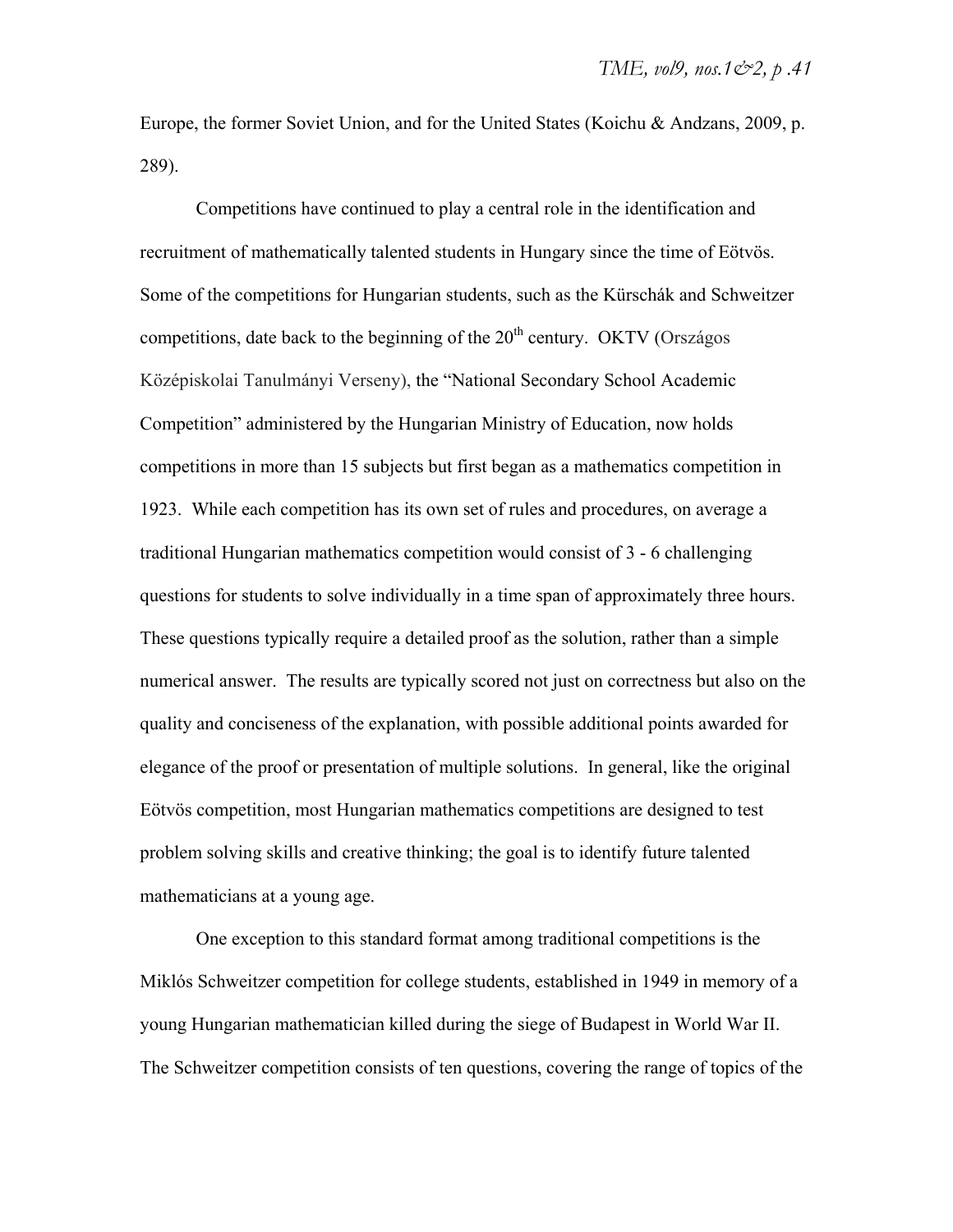classic undergraduate mathematics curriculum - analysis, algebra, combinatorics, number theory, set theory, probability theory, topology, and more. The questions are to be completed over a period of ten days, during which contestants are allowed to use any books or notes (Székely, 1996). An example question from the 2009 Schweitzer competition is given below (from Maróti, 2009):

7. Let  $H$  be an arbitrary subgroup of the diffeomorphism group  $Diff^{\infty}(M)$  of a differentiable manifold M. We say that a  $\mathcal{C}^{\infty}$  vector field  $X$  is *weakly tangent* to the group  $H$ , if there exists a positive integer k and a  $\mathcal{C}^{\infty}$ -differentiable map  $\varphi : ]-\varepsilon,\varepsilon[^k \times M \to M$  such that

(i) for fixed  $t_1, \ldots, t_k$  the map

$$
\varphi_{t_1,\ldots,t_k}: x\in M \mapsto \varphi(t_1,\ldots,t_k,x)
$$

is a diffeomorphism of M, and  $\varphi_{t_1,\dots,t_k} \in H$ ; (ii)  $\varphi_{t_1,\dots,t_k} \in H = \mathsf{Id}$  whenever  $t_j = 0$  for some  $1 \leq j \leq k$ ; (iii) for any  $\mathcal{C}^{\infty}$ -function  $f: M \to \mathbb{R}$ 

$$
Xf = \left. \frac{\partial^k (f \circ \varphi_{t_1,\dots,t_k})}{\partial t_1 \dots \partial t_k} \right|_{(t_1,\dots,t_k)=(0,\dots,0)}
$$

Prove, that the commutators of  $\mathcal{C}^{\infty}$  vector fields that are weakly tangent to  $H \subset \text{Diff}^{\infty}(M)$  are also weakly tangent to H.

As an open-book, multi-day exam, the Schweitzer competition maintains the Hungarian tradition of testing more than just regurgitation of facts (even high-level facts, as the SAT II or GRE may be said to test). The problems are not ones whose proofs are contained in standard textbooks, but rather require mathematical creativity coupled with advanced knowledge in order to solve. T<br>n<br>d

#### **New Styles of Competition**

traditional format, such as the new Gordiusz competition and its corresponding competition for younger students, the Zrínyi competition. Unlike traditional Hungarian competitions and standardized exams, which often require written responses and detailed In recent years, more competitions have been developed that stray from the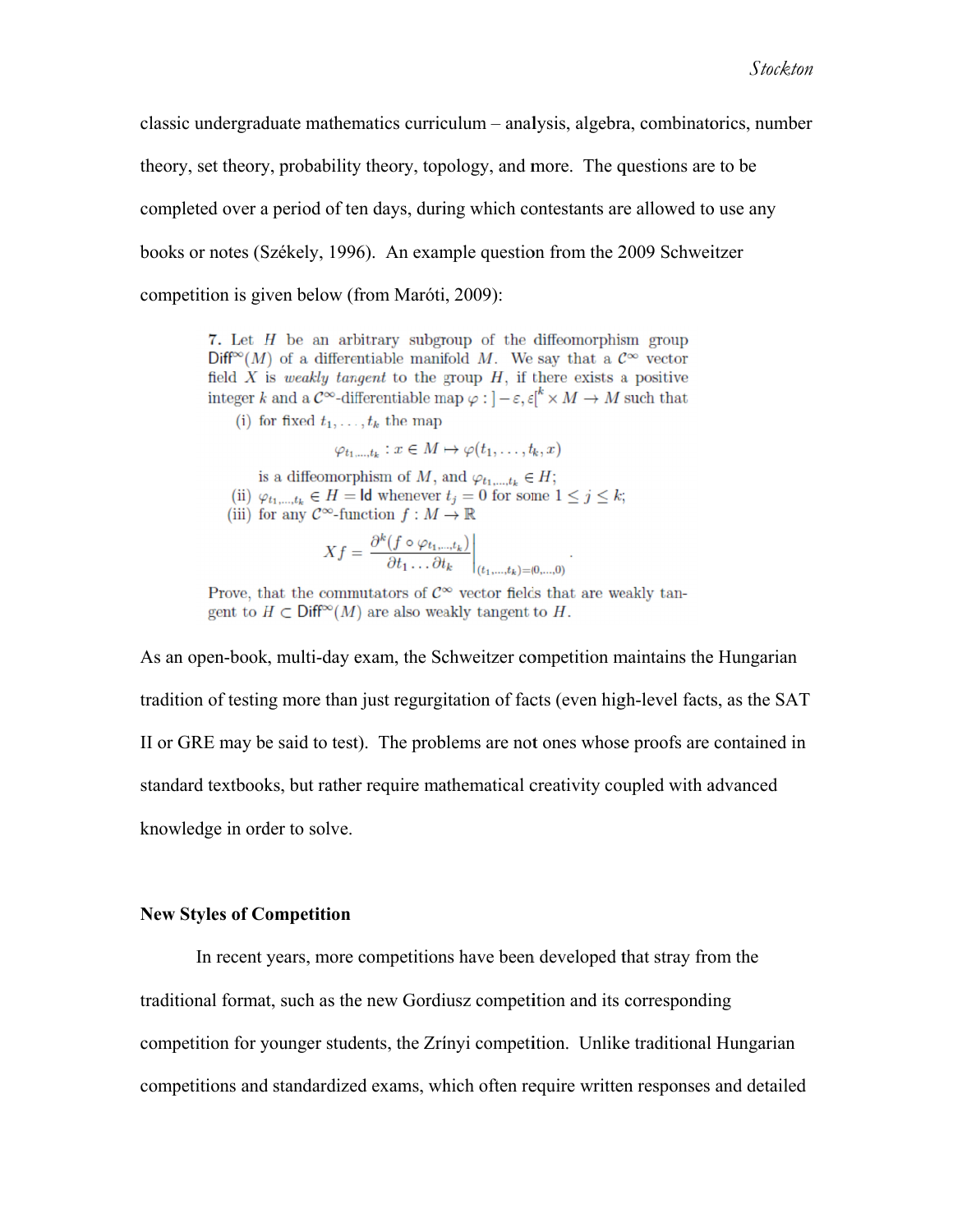proofs in order to receive full credit, these two competitions have a multiple-choice format. Similar to the SAT in the United States, there is a "penalty for guessing" built in to the scoring, such that students receive 4 points for a correct answer, 0 for leaving the question blank, and lose 1 point for each wrong answer (Mategye, 2010). Although growing in popularity and easier to administer and score than traditional exams, the format still appears to be looked-down-upon by many mathematics educators within Hungary, who question the value of using multiple-choice exams to identify mathematically talented students (*J*, personal communication, 2009).

While there are too many regional competitions to describe each one, two new competitions in Budapest are presented here as examples of a new approach to competitions in Hungary: Mathematics Without Borders and the Kavics Kupa competition. Both are team-style competitions that originated outside of Hungary (Mathematics Without Borders started in France, Kavics Kupa in Italy) and were introduced in Hungarian schools by teachers who had spent time in the other country and brought back with them the idea for a new style of competition. Mathematics Without Borders was first established in 1989 and now operates in 46 countries around the world. This competition is focused on promoting mathematics as something fun, interesting, and accessible to the average student. The Hungarian branch of the competition began in 1994, and while still mostly limited to schools within Budapest, participation has increased significantly in recent years (Ökördi, 2008). In this competition,  $9<sup>th</sup>$  grade classes compete to solve a set of 13 problems in 90 minutes. The students are responsible for organizing themselves, assigning someone to hand in the solution, deciding how to divide up the work, etc. On the day of the competition, students in all participating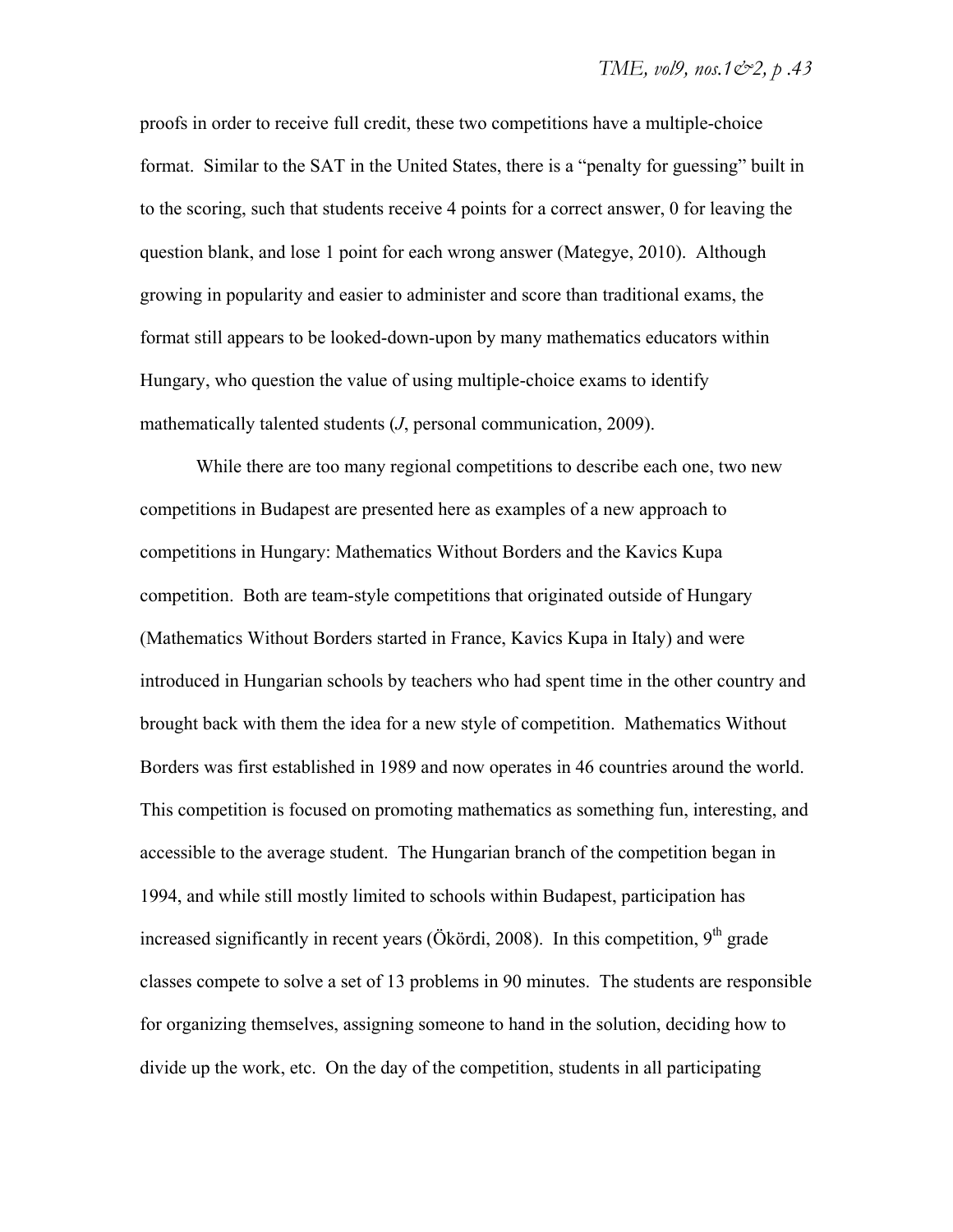countries work on the same set of problems at exactly the same time. There is even a foreign language problem at the start of each competition, in which the problem is stated in a series of languages other than the students' own and they have to submit their solution in a foreign language as well. According to one of the competition organizers, the students find these features exciting and motivating, impressing on them the nature of mathematics as a field that crosses language and cultural barriers (*C*, personal communication, 2009).

It is particularly interesting to note that special mathematics classes are *not* permitted to compete (they can participate, but not receive scores or prizes). In this way, the organizers of the competition are trying to spark an appreciation of mathematics among all levels of students, and to "level the playing field" so as to keep otherwise interested but perhaps less-advanced students from becoming discouraged. By drawing on a variety of skills including mathematical talent and creativity, linguistic ability, paper folding or drawing skills, the competition offers the opportunity for all members of the class to feel they have contributed to the group's success. A few sample questions are presented below:

1. Peter has to read a book during his holidays. He calculates that he must read 30 pages a day to succeed. The first days of holidays, he doesn't respect the rhythm: he reads 15 pages a day. Anyway Peter thinks that he can keep this rhythm until he reaches half of the book, if he reads 45 pages of the second half every day. What do you think of the way he reasons? Explain. (Matematika Határok Nélkül, February 2009)

2. It is a dark and moonless night. Juliet, Rob, Tony, and Sophie are being chased by dangerous bandits. In order to escape they have to cross a precipice on a footbridge which is in a very bad state. It can hold the weight of two persons only. A light is absolutely needed to cross. The four friends have only got one lantern which will go out in half an hour. Juliet is quick; she can cross the footbridge in one minute. Rob needs two minutes to do that. Tony is slow: ten minutes will be necessary. Sophie is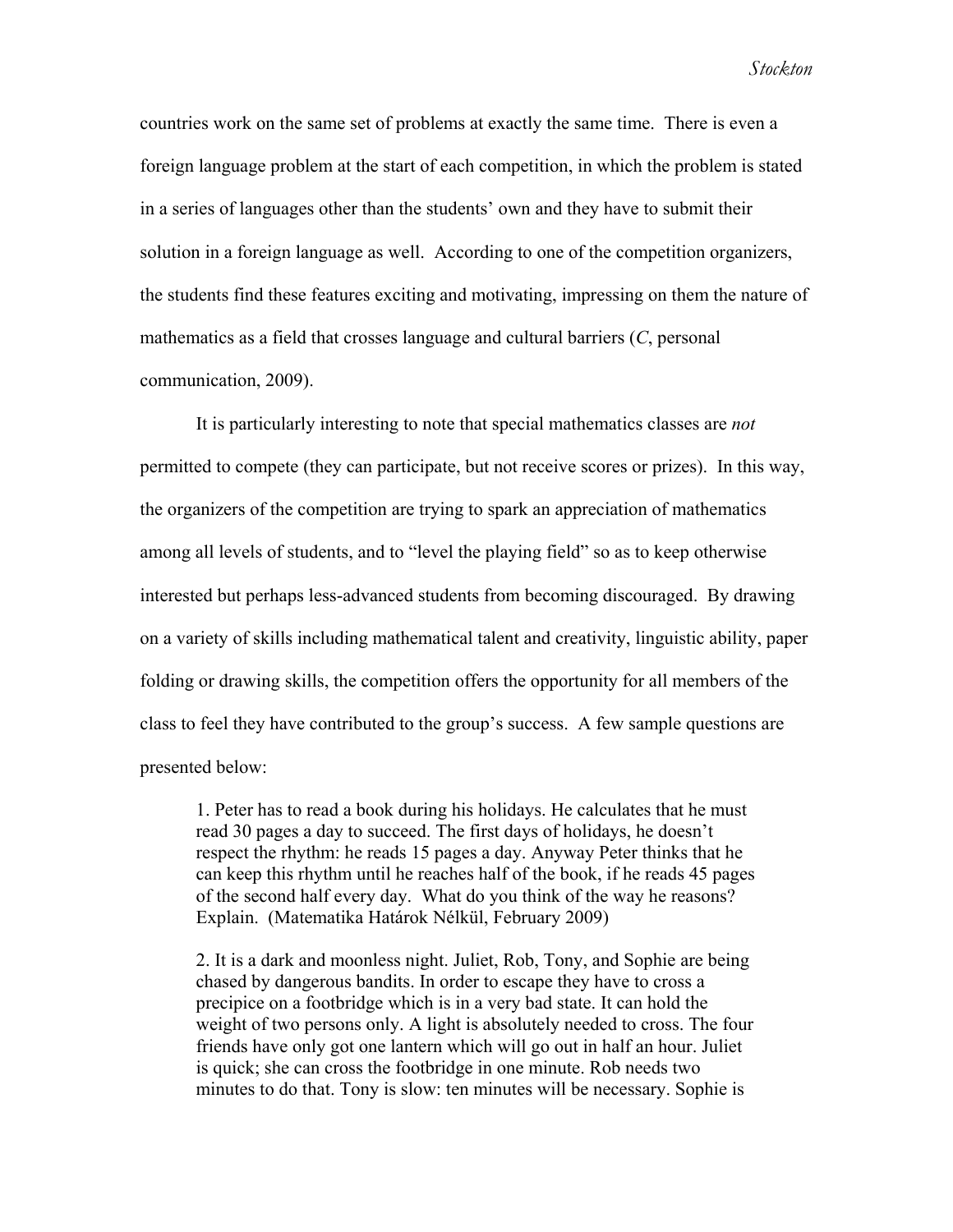even slower: she will need twenty minutes. If two friends cross together, they will move according to the rhythm of the slowest. The four of them managed to cross in less than thirty minutes. Explain their strategy. (Matematika Határok Nélkül, February 2008)

The shared credit of a team competition presents a very different model from the traditional Hungarian competitions, which have typically focused on individual results as a means of talent identification. The Kavics Kupa competition is another team competition, originating in Italy and first held in Hungary in 2005. Teams are formed by the students themselves, and must consist of 7 total students: at least 2 boys and at least 2 girls, no more than 3 special mathematics class students, and at least one member from each grade (9-12). The organizers have also recently started a "Little Kavics Kupa" competition for  $7<sup>th</sup>$  and  $8<sup>th</sup>$  grade students. Teams work together to solve 20 questions in a period of 90 minutes. Rather than requiring detailed proofs as other competitions do, the solution for each of the twenty Kavics Kupa questions is a single numerical value between 0000 and 9999 (Pataki, 2009). This format allows for on-the-spot judging – student runners submit solutions as the team progresses, with the option to resubmit again (with a slight penalty) if the first response is incorrect. Having a numerical answer rather than requiring a written proof may also be a more appropriate format for a group competition attracting multiple grade and talent levels. Topics include number theory, algebra, geometry, and logic puzzles. Some of the questions from the 2009 competition are presented below:

**6.)** The sum of three numbers is 0, their product is different from zero and the sum of their cubes is equal to the sum of their fifth powers. Find the one hundredth multiple of the sum of their squares. **(45 points)** 

**8.**) For given integers *n* and *k* denote the multiple of *k* closest to *n* by  $(n)_k$ . Solving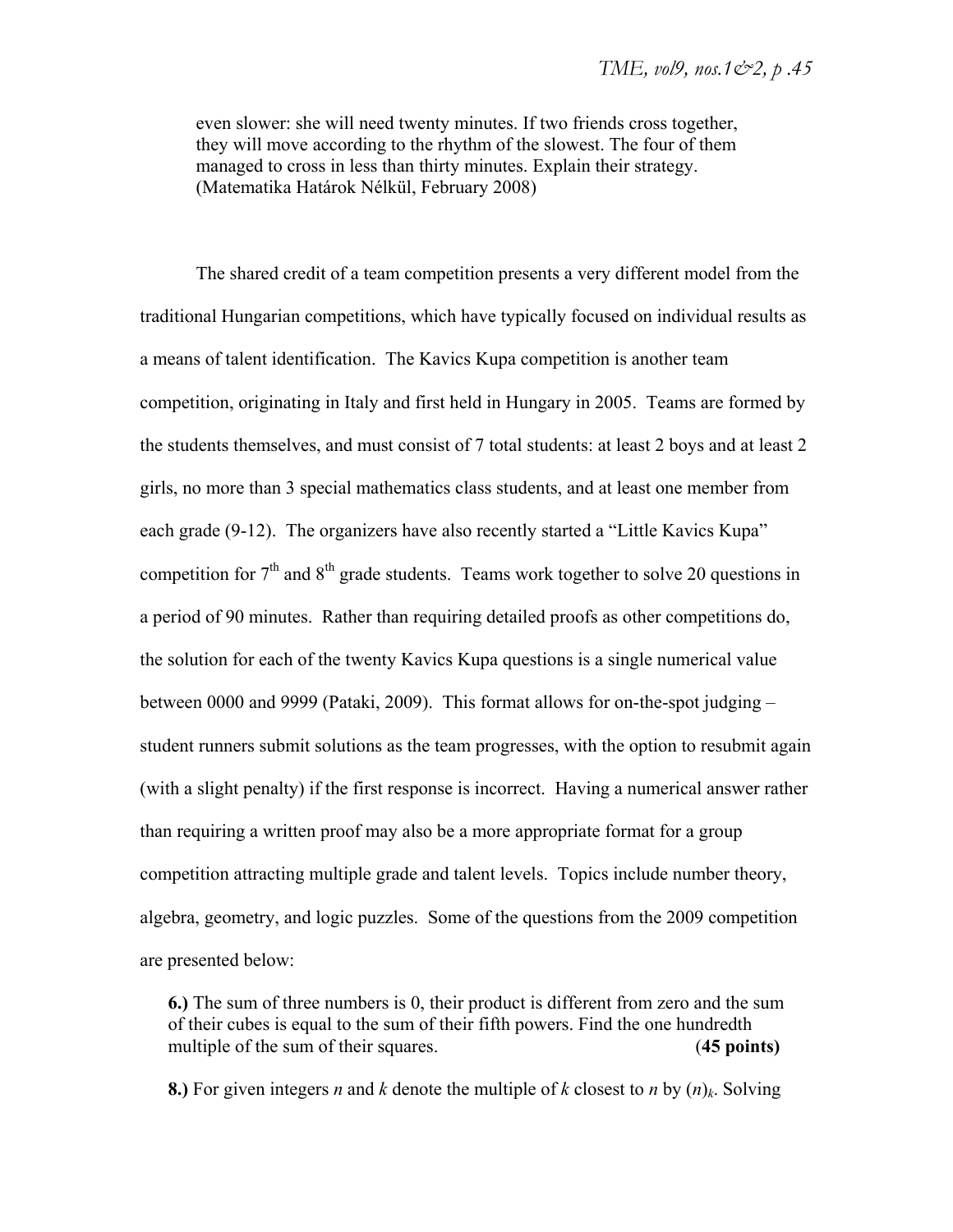the simultaneous system  $(4x)$ <sub>5</sub> + 7*y* = 15,  $(2y)$ <sub>5</sub> –  $(3y)$ <sub>7</sub> = 74 on the set of integers write, as your answer, the difference  $x - y$ . **(30 points)** 

**13.)** 7 dwarfs are guarding the treasure in the cellar of a castle. There are 12 doors of the treasury with 12 distinct locks on each door, making hence 144 distinct locks altogether. Each dwarf is holding some keys and the distribution of the keys secures that any three of the dwarfs are able to open all the doors. At least how many keys are distributed among the guards, altogether? **(25 points)** 

**15.)** The lengths of the sides of the triangle *ABC* are whole numbers, and it is also given that  $A\angle =2B\angle$  and  $C\angle$  is obtuse. Find the smallest possible value of the triangle's perimeter. **(45 points)** 

These two competitions represent a significant break from tradition within the Hungarian mathematics competition system, most notably in their design as team competitions but also in the way they have been set up to intentionally limit or preclude participation by students from the special mathematics classes. Traditional competitions in Hungary have served specifically as talent identification and recruitment tools, hence the importance of awarding prizes to individuals rather than groups. The success of these early competitions then drove the development of the rest of the education system for mathematically talented students, including an extensive network of supporting extracurricular activities to help students prepare for the highest competitions.

A chart summarizing some of the major national competitions and a sampling of international and regional competitions that Hungarian students may participate in, as of 2009, is given in Table 1. The full spectrum of competitions Hungarian students may participate in is not limited to those in this chart; those listed were chosen as a representative sampling to cover the most well-known national competitions and some of the newer types developed in recent years. The chart includes the name of the competition; the date it was established; the intended grade level of participants; whether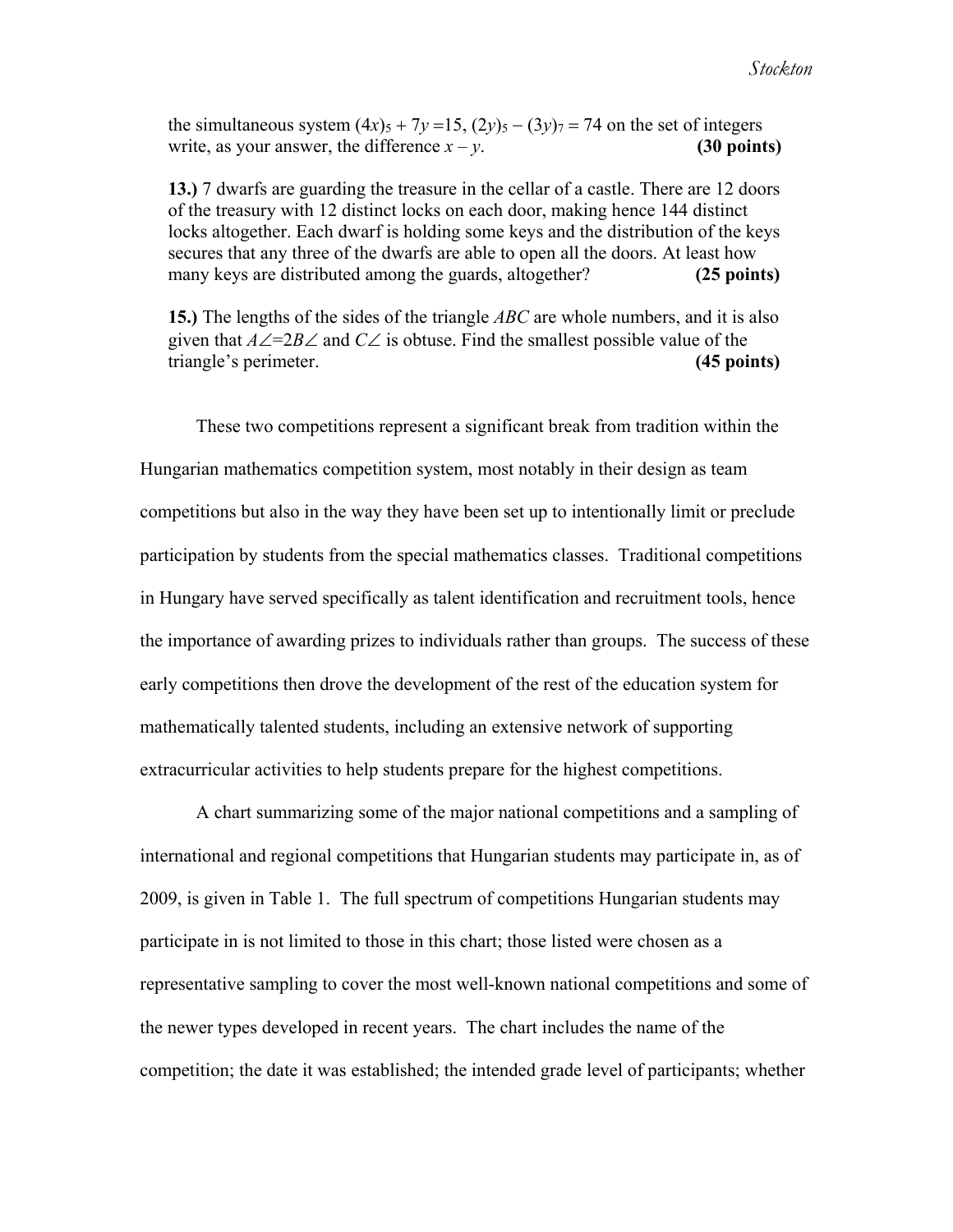it is a local, regional, national, or international competition; and a brief overview of the format of the competition, types of questions, and scoring system. In terms of geographic region, the scope of the intended, average participant pool is listed – some competitions, such as KöMaL, while primarily national in scope, do allow international entries – but since these do not make up a significant portion of the participant pool, the competition is listed here as "national".

| Competition           | Est. | Grade    | Geographic | Format                              |
|-----------------------|------|----------|------------|-------------------------------------|
|                       |      | Level    | Level      |                                     |
| Kürschák              | 1894 | 12       | National   | 3 questions, 5 hours; detailed      |
| (formerly Eötvös)     |      |          |            | proofs for solutions.               |
| KöMaL                 | 1894 | $9 - 12$ | National   | Traditional section 'B': 10         |
|                       |      |          |            | questions per month, with 6 best    |
|                       |      |          |            | questions scored;                   |
|                       |      |          |            | Also: 'K' section for $9th$ graders |
|                       |      |          |            | only (6 questions); 'C' section for |
|                       |      |          |            | grades 1-12 with 5 easier, practice |
|                       |      |          |            | exercises per month; 'A' section    |
|                       |      |          |            | with 3 advanced problems, for       |
|                       |      |          |            | Olympiad preparation.               |
|                       |      |          |            | Competition runs for 9 months;      |
|                       |      |          |            | solutions submitted electronically  |
|                       |      |          |            | or by mail; Detailed proofs for     |
|                       |      |          |            | solutions; additional points for    |
|                       |      |          |            | multiple solutions.                 |
| <b>OKTV</b> (Országos | 1923 | 11 & 12  | National   | 3-5 questions in 5 hours; three     |
| Középiskolai          |      |          |            | categories of competition, each     |
| Tanulmányi            |      |          |            | with their own set of questions –   |
| $Verseny -$           |      |          |            | I. Vocational secondary school,     |
| "National             |      |          |            | II. Standard secondary school       |
| Secondary School      |      |          |            | (non-special mathematics class),    |
| Academic              |      |          |            | III. Special mathematics classes    |
| Competition)          |      | 9 & 10   |            |                                     |
| Arány Daniel          | 1947 |          | National   | Three categories of competition,    |
|                       |      |          |            | based on hours of mathematics       |
|                       |      |          |            | per week in the students' school    |
|                       |      |          |            | (with category III reserved for     |
|                       |      |          |            | special mathematics classes).       |

**Table 1: Selection of Mathematics Competitions for Hungarian Students as of 2009**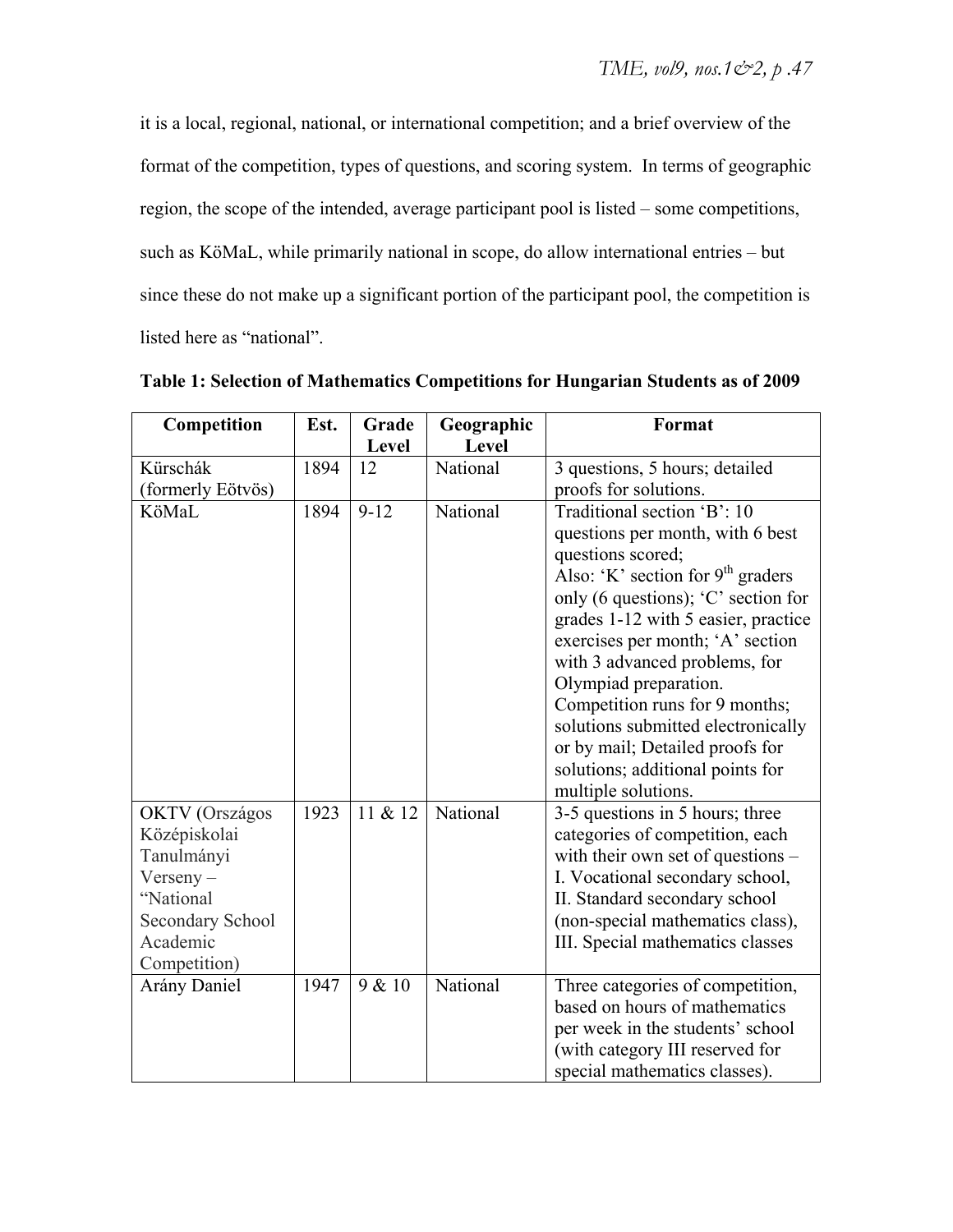| Schweitzer                               | 1949 | College         | National                | 10 questions in 10 days, open-<br>book. Detailed proofs required for<br>solutions.                                                                                                                                                                                                                                    |
|------------------------------------------|------|-----------------|-------------------------|-----------------------------------------------------------------------------------------------------------------------------------------------------------------------------------------------------------------------------------------------------------------------------------------------------------------------|
| International<br>Mathematics<br>Olympiad | 1959 | $9 - 12$        | International           | 6 questions, 9 hours over 2 days;<br>detailed proofs for solutions                                                                                                                                                                                                                                                    |
| Competition                              | Est. | Grade<br>Level  | Geographic<br>Level     | Format                                                                                                                                                                                                                                                                                                                |
| Kalmár László                            | 1971 | $3 - 8$         | National                | $3^{\text{rd}}$ & 4 <sup>th</sup> grade: 6 questions.<br>$5^{\text{th}}$ & $6^{\text{th}}$ grade: 4 questions.<br>$7^{\text{th}}$ & $8^{\text{th}}$ grade: 5 questions.<br>Different set of questions per<br>grade; written answer with<br>explanation required for solution.                                         |
| Varga Tamás                              | 1988 | $7 - 8$         | National                | Three rounds of competition:<br>school, county, & national.<br>5 questions in 2 hours, per round.<br>Two categories per grade, based<br>on number of hours of<br>mathematics per week.                                                                                                                                |
| Hungary-Israel<br>Olympiad               | 1990 | $9 - 12$        | Bi-national             | 6 questions over a period of 2<br>days (similar to IMO format).                                                                                                                                                                                                                                                       |
| Abacus                                   | 1994 | $3 - 8$         | National                | Journal competition, similar to<br>KöMaL.                                                                                                                                                                                                                                                                             |
| Gordiusz                                 | 1994 | $9 - 12$        | National                | Multi-round competition leading<br>up to national final.<br>30 multiple choice questions in 90<br>minutes.                                                                                                                                                                                                            |
| Mathematics<br><b>Without Borders</b>    | 1994 | q <sup>th</sup> | International<br>/Local | Teams are whole 9 <sup>th</sup> grade classes<br>(special mathematics classes may<br>not compete); 13 questions in 90<br>minutes.                                                                                                                                                                                     |
| Zrínyi Ilona                             | 1994 | $3 - 8$         | National                | Multi-round competition leading<br>up to national final.<br>$3^{\text{rd}}$ & 4 <sup>th</sup> grade: 25 multiple choice<br>questions in 60 minutes.<br>$5^{\text{th}}$ & $6^{\text{th}}$ grade: 25 multiple choice<br>questions in 75 minutes.<br>$7th$ & $8th$ grade: 30 multiple choice<br>questions in 90 minutes. |
| Kavics Kupa                              | 2005 | $9 - 12$        | Local                   | 20 questions in 90 minutes for a<br>team of 7 students; solutions are<br>numerical values.                                                                                                                                                                                                                            |
| Middle European                          | 2007 | $9 - 12$        | International           | Day 1: Individual competition (4                                                                                                                                                                                                                                                                                      |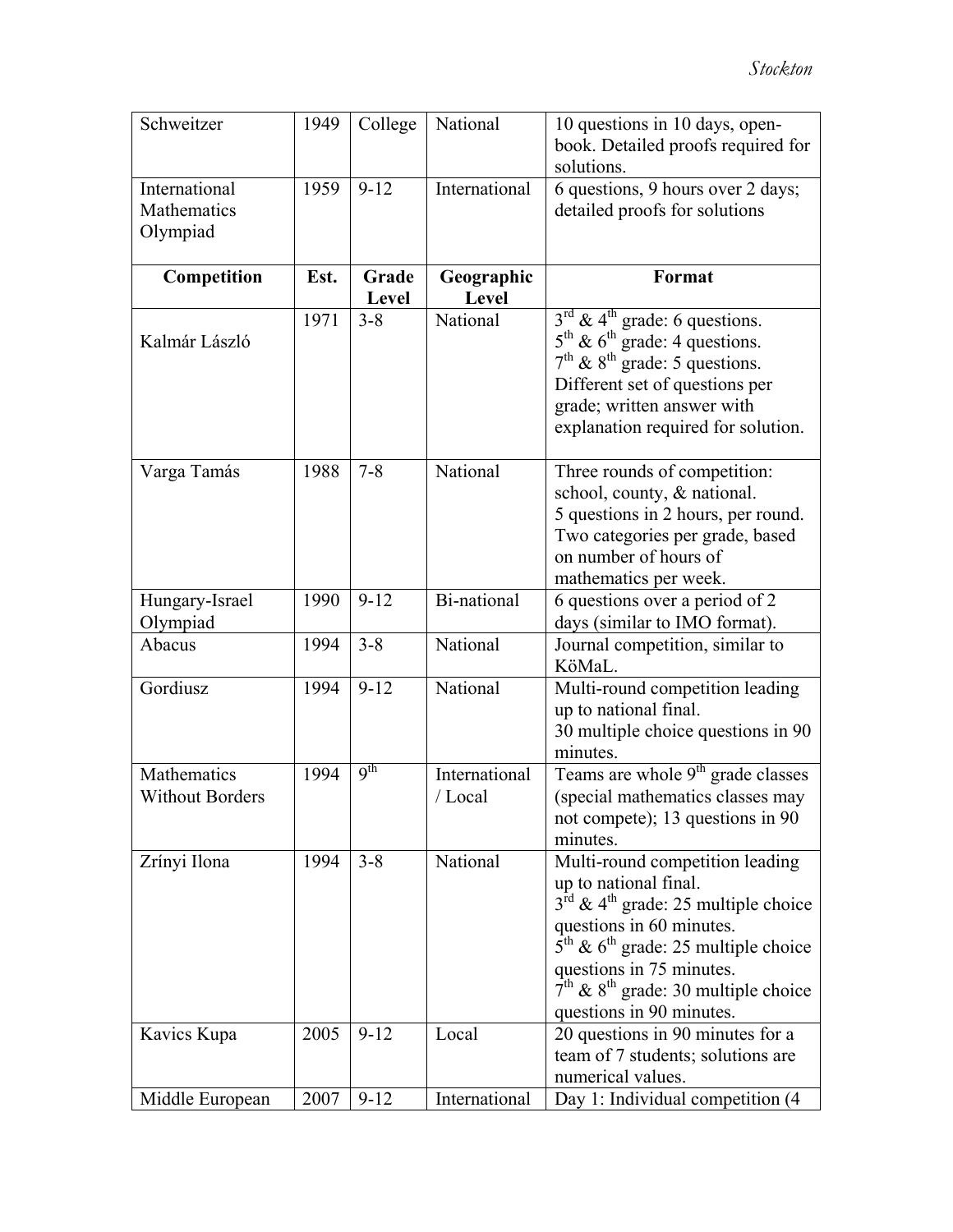| Mathematical |  | questions in 5 hours). Day 2:      |
|--------------|--|------------------------------------|
| Olympiad     |  | Team competition (8 questions in   |
|              |  | 5 hours). Detailed proofs required |
|              |  | for solution.                      |

#### **Competitions and Education**

Competitions and their historical legacy also serve as a key source of curricular material for teachers and students; published compilations of competition problems are widely used throughout Hungary, both in classrooms and in study circles or camps focused on preparing for future competitions. More recently, a number of internet resources have been developed, providing students and teachers with searchable databases of problems going back more than 100 years. In fact, the widespread availability and active use of older problems has had an impact both on the mathematical curriculum in Hungary and on the competitions themselves. As students have access to more resources and spend more time specifically preparing for these competitions, it becomes increasingly difficult to generate new, challenging problems that have not been used in previous competitions. (*D,* personal communication, 2009).

30 years ago a problem appeared at the Kürschák competition for high school graduates, and now the same question can be given to 12 year olds. So certain mathematical ideas are much more widespread on one hand, and students are familiar with them at a much younger age. (*E*, personal communication, 2009)

In general, the number of mathematics competitions in Hungary continues to rise. According to one interviewee, this may be in part because of the restriction on establishing any new special mathematics classes; as a result, motivated teachers who want to provide some outlet for talented and creative students will now develop a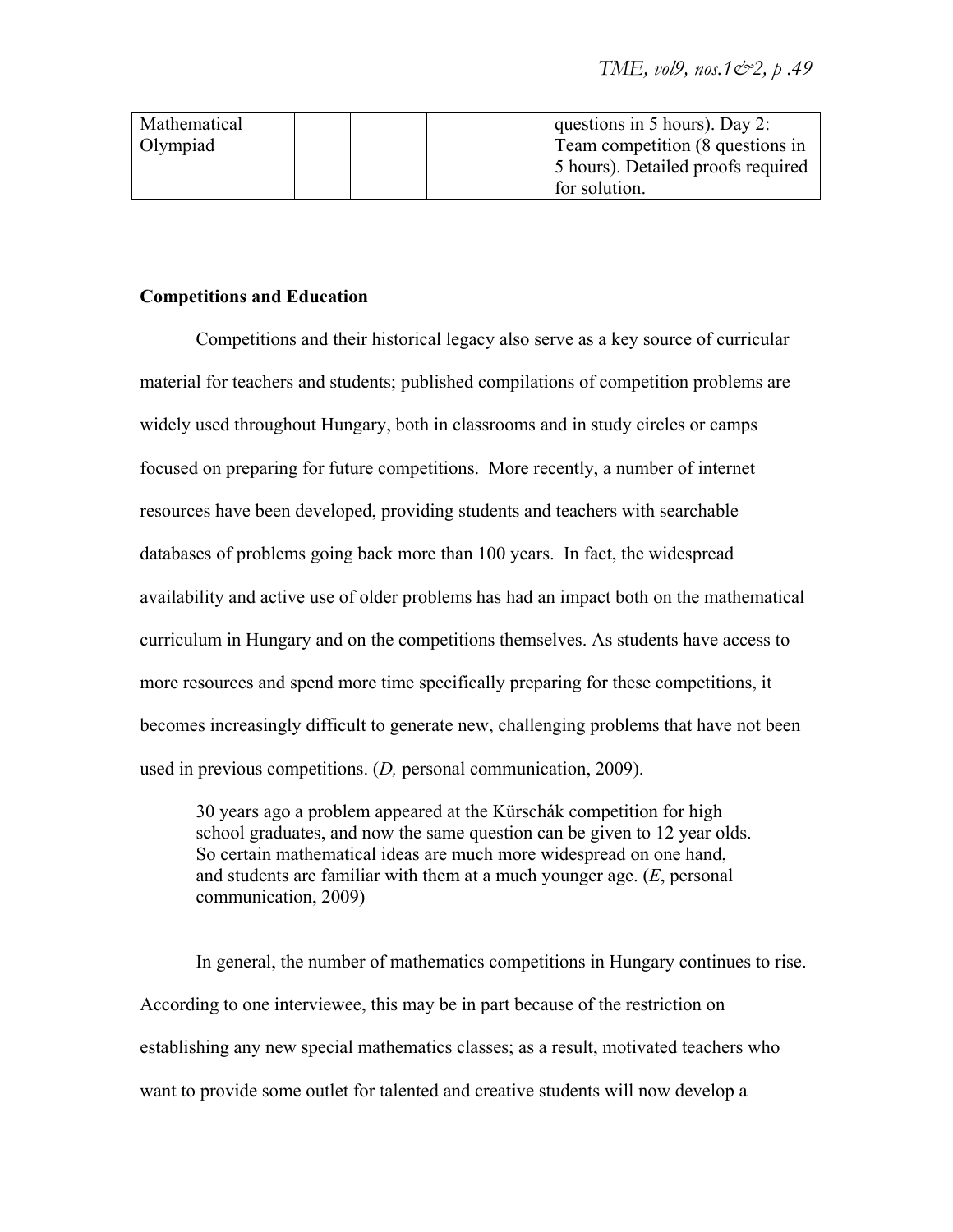competition for their school or region instead (*E*, personal communication, 2009). The emergence of new types of competitions in Hungary that are specifically designed to downplay the participation of the most talented students also raises some questions about the value of traditional competitions. Are they perceived as being too stressful for students? Are they no longer successful means of identifying and recruiting talented students? Perhaps the changing competition styles emphasizing teamwork over individual achievement reflect a transition in the cultural values within Hungarian education – one downside to a system with such a tradition of excellence is the potentially exclusive atmosphere established around those highly-selective programs. While the selection and encouragement of individual talents continues, these new team competitions have a different purpose – their goal is to make mathematics exciting and accessible for the average Hungarian student. Organizers of both traditional and new mathematics contests cite the motivating power of competitions and the value they add to the mathematics education system by promoting student interest and involvement in mathematics (*A*, personal communication, 2009).

However, participating in competitions is not necessarily a positive experience for all students. Some teachers mentioned the potential damaging power of a competition if a student receives a poor result and interprets that to mean he or she should not continue to pursue mathematics, as well as the risk that a student could "burn out" from the stress of too many competitions. Other concerns include the potential failure to identify mathematically talented students if their talents do not align well with the structure of the competitions (Reiman, 1997, p. 8). One interviewee highlighted an additional concern about the emphasis placed on competitions in Hungary, which was that it created a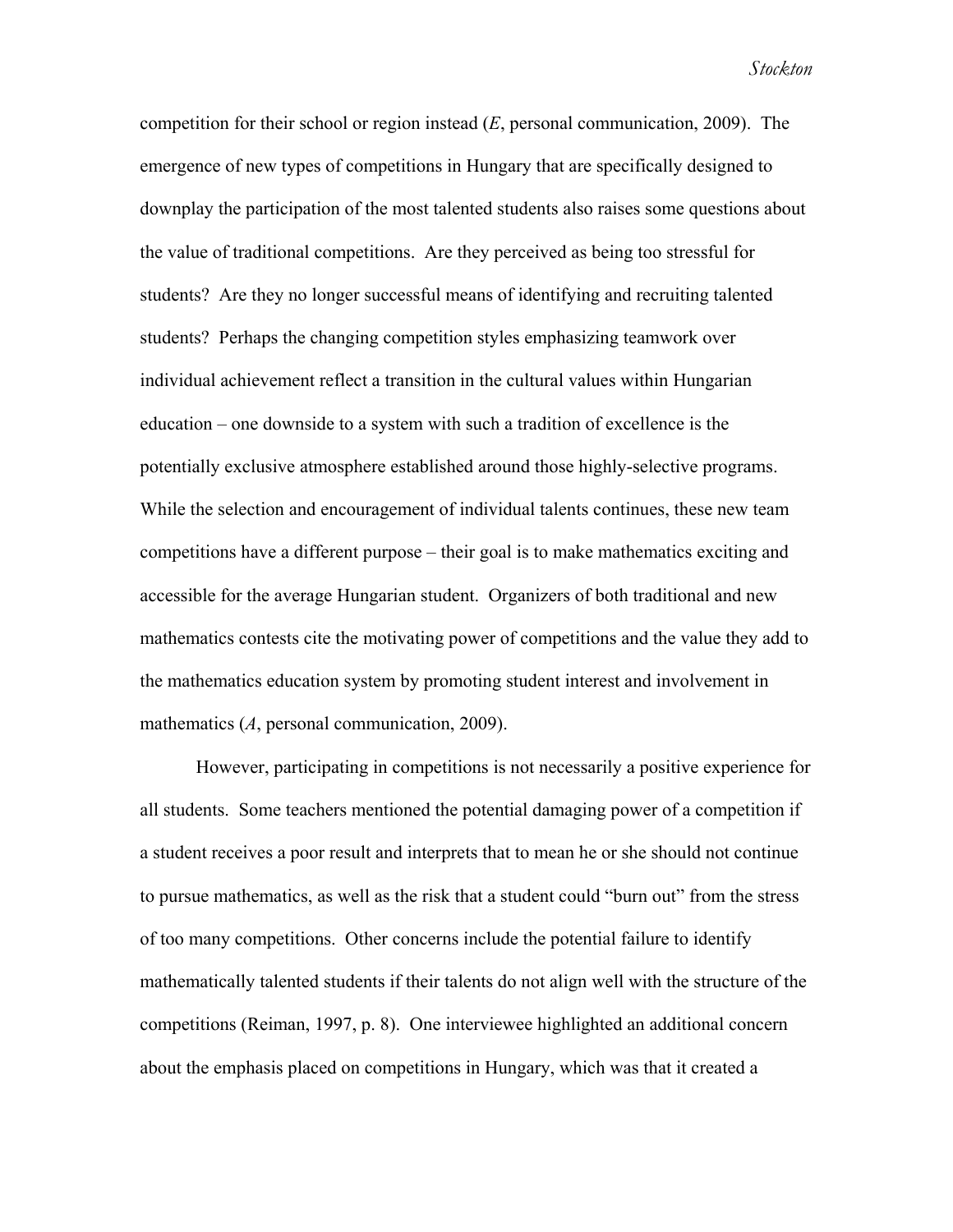cultural expectation about the nature of mathematics that does not line up with the

requirements of advanced mathematics study at the college level and beyond:

So (for regular competitions) you must be very creative, very ingenious, very well prepared, very quick! But this is a false aspect of mathematics. So you should leave it behind before developing wrong habits. Mathematical ability can be exercised by study. This is something which must be the college experience, by the way, but here [in Hungary] they kind of overload the kids with very intensive mathematical experience for the younger generation. It's kids' play to be busy with math competitions. Just it is so trendy or this is everywhere… it is just a narrow aspect of mathematics. And there is a devaluation of [studying mathematics]… it has an effect on the image on what's happening in math classes in Hungary. Because if you enter a math class, what do you find? Solving problems. Problem solving can mean you solve a quadratic equation or that you are thinking of an IMO problem. You ask a student what is a mathematician doing? "solving problems". But this is just… it is a very important aspect of mathematics, but studying mathematics, mathematization, how do you evolve a theorem, is missing. It's almost exclusively problem solving on various levels, in Hungary. (*E*, personal communication, 2009)

Despite these concerns over the apparent trivialization of mathematics that competitions may present, researchers have identified problem solving as the aspect of mathematics most directly related to the activity of research mathematicians and stress its importance in the development of mathematical talent (Pólya, 1988; Schoenfeld, 1983; Sriraman, 2008b; Sternberg, 1996). Although there may be growing discomfort with the competition-driven mindset of the Hungarian mathematics education system and concern that it is becoming too much of a "sport" rather than studying mathematics, the continued emergence of new contests suggests that competition itself remains a key way to engage students and motivate their interest in mathematics. The founding of team competitions and competitions for students from outside the special mathematics classes reflect a possible shift in the focus and purpose of competitions away from a strictly talent-search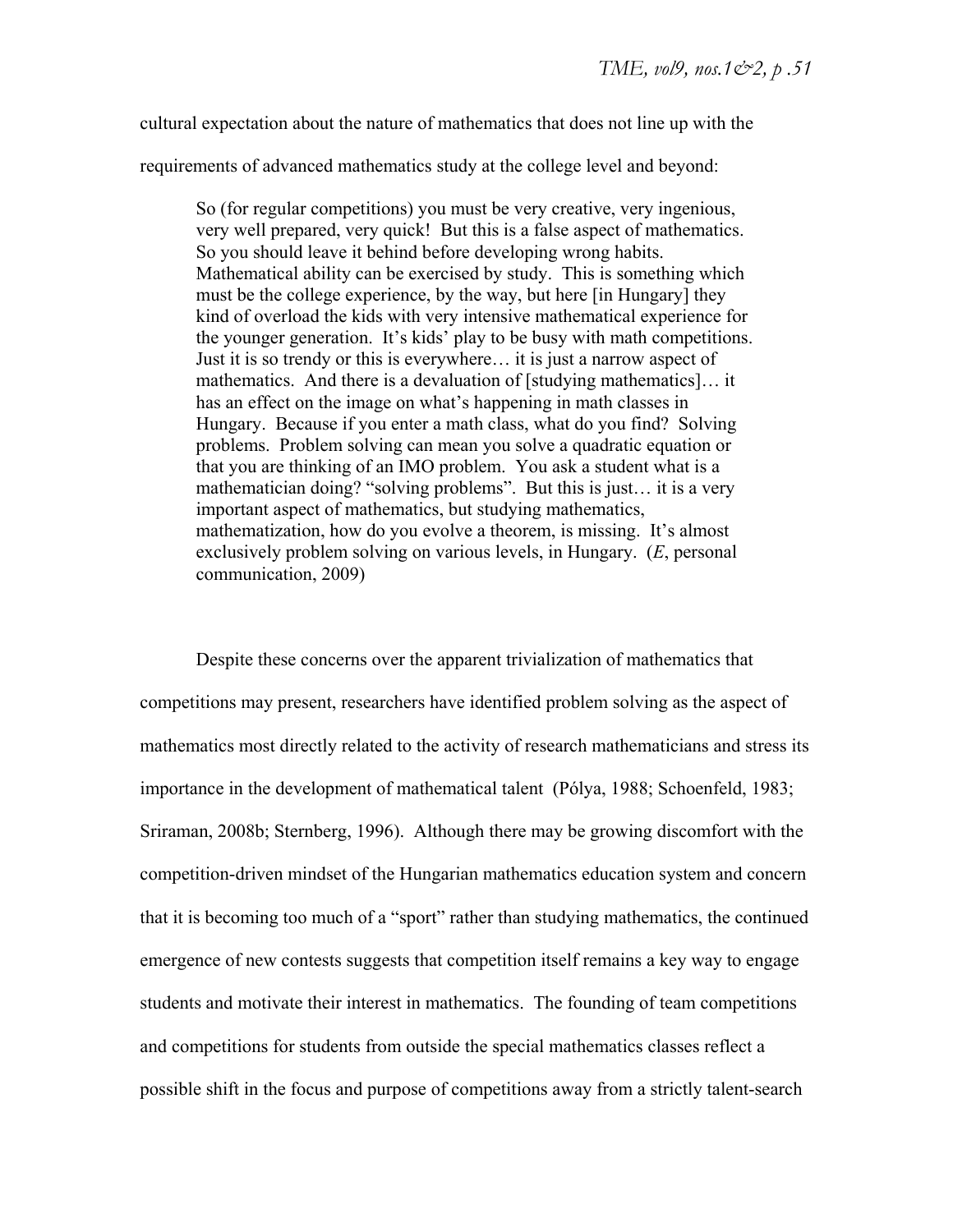model to a more inclusive "enrichment" approach. There remains one competition, however, which must be considered in a separate category from all the rest. It emphasizes careful thinking and stamina over speed, lasting an entire school year rather than a few hours. This is the competition run by the journal KöMaL.

#### **KöMaL**

KöMaL is a journal for secondary school students (and teachers) published once a month throughout the academic year. It includes articles by teachers and mathematicians about new, interesting topics in mathematics; a series of mathematics problems for students to solve; and the results from other national and international competitions along with a sampling of problems and their solutions. There are sections on physics and informatics as well. The KöMaL journal and competition have played a significant role in the development of mathematically talented students in Hungary over the past century, in no small part because of the prominence of previous winners:

This can be stated for sure: Almost everyone who became a famous or nearly famous mathematician in Hungary, when he or she was a student, they took part in this contest. I actually personally do not know anyone among them who would be a counterexample to that statement. (Peter Hermann, KöMaL editor, in Webster, 2008)

KöMaL's competition differs from the typical mathematics competitions because it is not a single, timed event, but rather takes place over the course of an entire school year. New problems are published each month, and students have until the middle of the next month to submit their solutions. The best solutions are published in the following issue. Students accrue points over the course of the year and the winners are announced in August. Since 2000, KöMaL has operated under its current format, which offers four separate mathematics competitions: K, C, B, and A. The K section is a joint contest with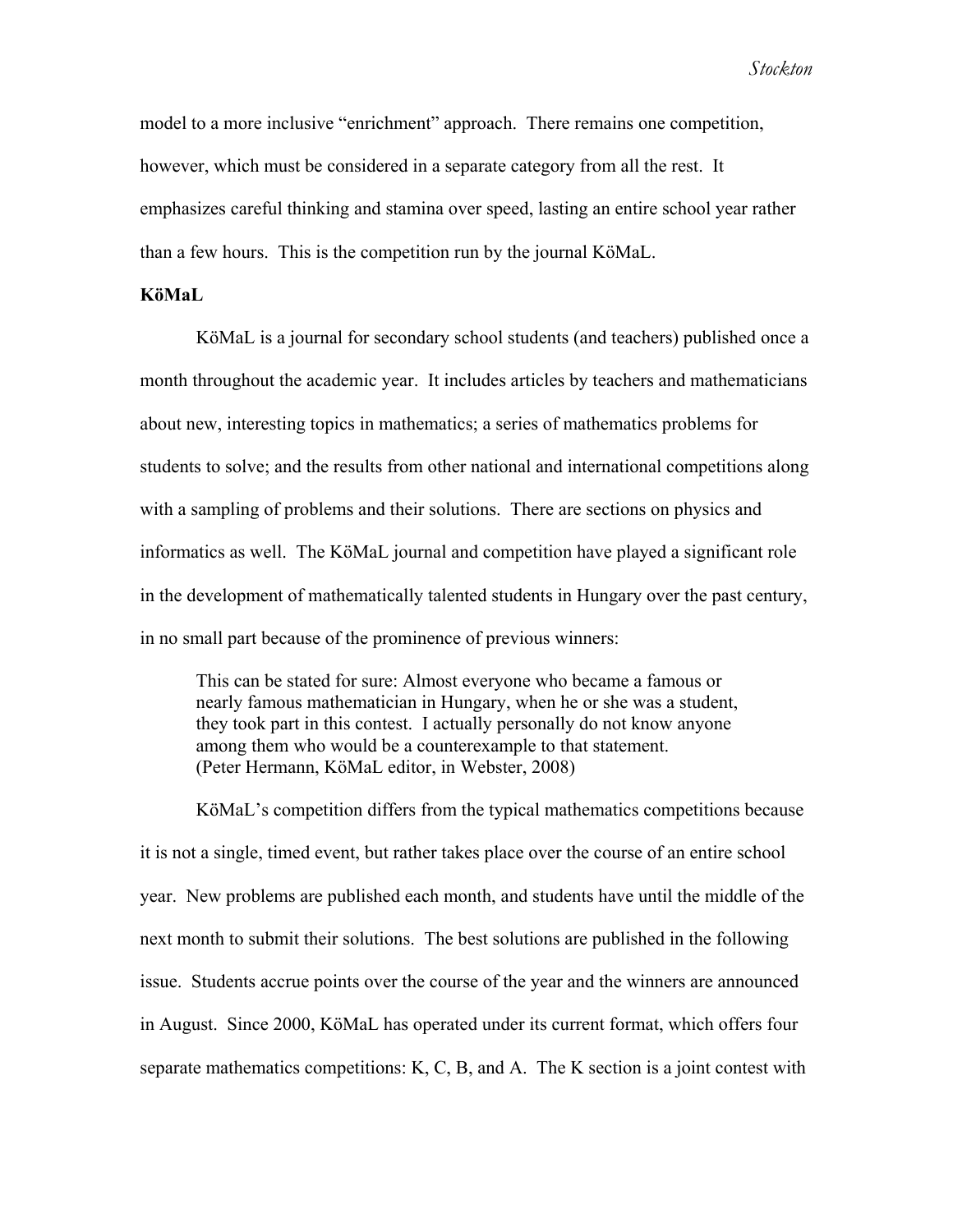their partner journal, ABACUS, offered for  $9<sup>th</sup>$  grade students only, and consists of 6 questions per month. The C contest was established in 1984 to provide a forum for students from outside the special mathematics classes and for younger students just getting started in problem-solving competitions; this contest has five easier, so-called "practice" exercises each month. Special mathematics class students are encouraged not to compete in this section, but rather in the B section, which is KöMaL's traditional competition. The B competition publishes ten questions per month; students can submit as many solutions as they like but only the top six are scored. An additional, newer section is the A competition, started in 1993, which has three advanced problems each month. These problems are designed for students who are preparing for the IMO or other high-level mathematics competitions. A few questions from the February 2010 competition, highlighting the differences between the four levels of competition, are included below:

**A. 501.** Let  $p > 3$  be a prime. Determine the last three digits of  $\sum_{r=1}^{n} \binom{r}{r}$ the base-*p* numeral system. (5 points) *i p p*  $\binom{i \cdot p}{p} (p-i+1)p$  $\binom{(p-i+1)p}{p}$  $i=1$  $\sum_{ }^{p}$ 

(Based on the proposal of *Gábor Mészáros,* Kemence)

**A. 502.** Prove that for arbitrary complex numbers  $w_1, w_2, \ldots, w_n$  there exists a positive  $\text{integer } k \leq 2n + 1 \text{ for which } \text{Re}(w_1^k + w_2^k + ... + w_n^k) \geq 0.$  (5 points)

**B. 4242.** Is there an *n*, such that it is possible to walk the  $4 \times n$  chessboard with a knight touching each field exactly once so that with a last step the knight returns to its original position? What happens if the knight is not required to return to the original position? (4 points)

**B. 4247.** Two faces of a cube are *ABCD* and *ABEF*. Let *M* and *N* denote points on the face diagonals *AC* and *FB*, respectively, such that *AM*=*FN*. What is the locus of the midpoint of the line segment *MN*? (3 points)

**B. 4251.** Let  $p > 3$  be a prime number. Determine the last two digits of the number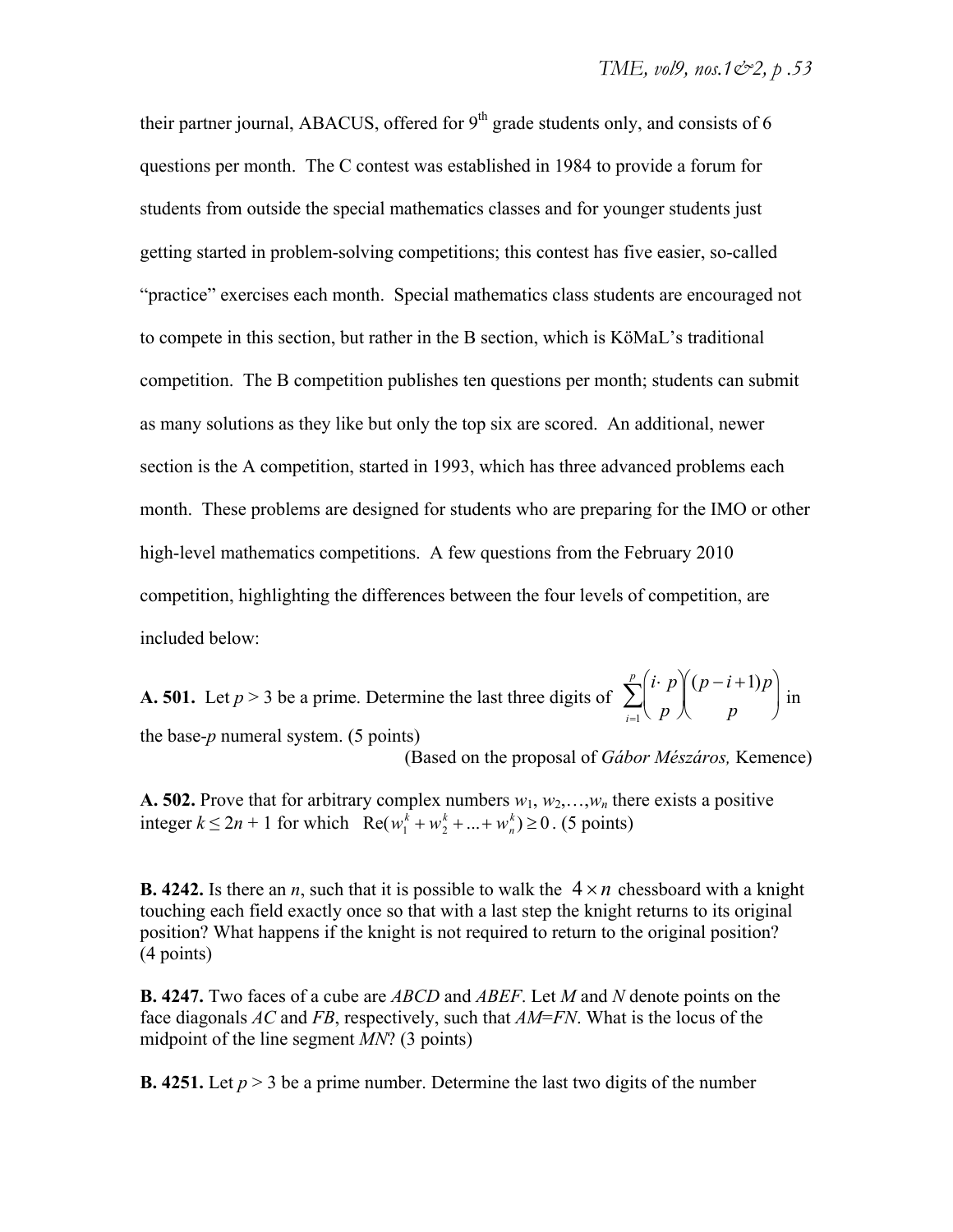$$
\sum_{i=1}^{p} \binom{i \cdot p}{p} \binom{(p-i+1)p}{p}
$$

written in the base-*p* numeral system. (5 points)

(Based on the proposal of *Gábor Mészáros,* Kemence)

**C. 1020.** The members of a small group of representatives in the parliament of Neverland take part in the work of four committees. Every member of the group works in two committees, and any two committees have one member in common from the group. How many representatives are there in the group? (5 points)

**C. 1021.** *P* is a point on side *AC*, and *Q* is a point on side *BC* of triangle *ABC*. The line through *P*, parallel to *BC* intersects *AB* at *K*, and the line through *Q*, parallel to *A*C intersects *AB* at *L*. Prove that if *PQ* is parallel to *AB* then *AK*=*BL*. (5 points)

**K. 241.** The road from village *A* to village *B* is divided into three parts. If the first section were 1.5 times as long and the second one were 2/3 as long as they are now, then the three parts would be all equal in length. What fraction of the total length of the road is the third section? (6 points)

**K. 246.** Four different digits are chosen, and all possible positive four-digit numbers of distinct digits are constructed out of them. The sum of the four-digit numbers is 186 648. What may be the four digits used? (6 points)

Hungarian IMO team leader István Reiman highlighted the value KöMaL

provides in preparing students for advanced mathematics work as well:

The journal plays two main roles: it helps close the gap between mathematics and physics in the real world and that taught in school, and it also serves to awaken the students' interest. From the point of view of the Olympiads, the journal is most helpful in teaching the students how to write mathematics correctly. (Reiman & Gnädig, 1994, p. 17)

As László Miklós Lovász, son of Fields Medalist László Lovász, described, "in KöMaL,

it matters how hard working you are. Some people are very good at competitions, but too

lazy to do KöMaL. So it's very close to what a mathematician does, as far as I can tell"

(in Webster, 2008). The connection between the KöMaL competition and professional

mathematics can also be understood in the context of Renzulli's three-ring model of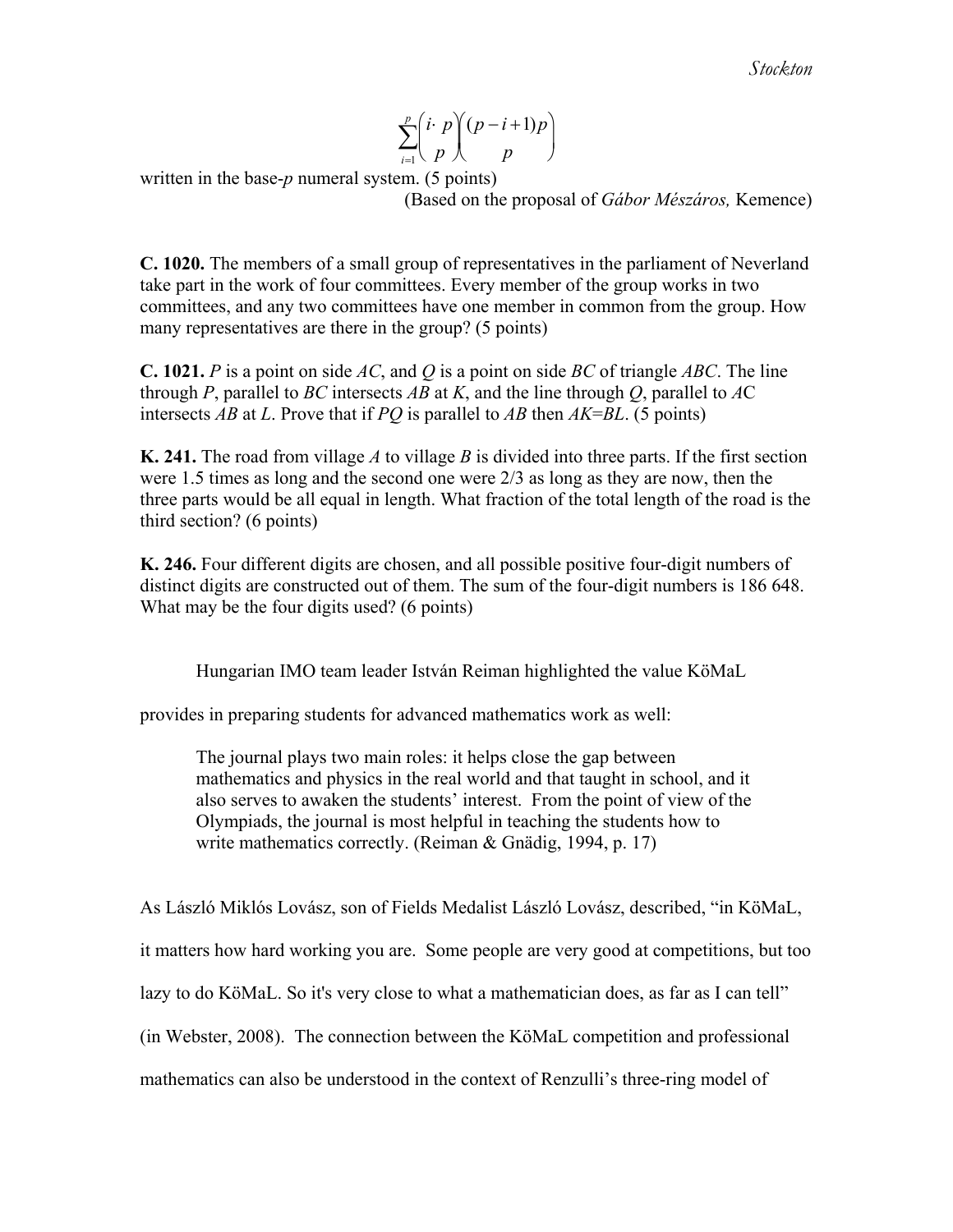giftedness: the challenging questions attract students with above-average intellectual ability; both the untimed and multi-month nature of the competition require significant levels of task commitment; and the awarding of extra points for submitting multiple solutions to the same problem promotes mathematical creativity (Renzulli, 1979).

In the online introduction for *C2K: Century 2 of KöMaL* (1999), one of KöMaL's special English-language issues, the editor shares a particularly appropriate story about the value of tradition:

There is a joke about an American visitor, who, wondering about the fabulous lawn of an English mason asks the gardener about the secret of this miracle. The gardener modestly reveals that all has to be done is daily sprinkling and mowing once a week.

- So very simple?
- Yes. And after four hundred years you may have this grass.

(Berzsenyi)

In fact, the story of the English gardener reflects not just the more than 100 year heritage of KöMaL, but also the value of engaging in mathematics on a regular, sustained basis, which is one of the key features of the KöMaL competition. The long duration and continuous effort required make the KöMaL competition quite different from other national and international competitions, and also make it one of the cornerstones of Hungary's approach to encouraging and identifying mathematically talented students. As Csapo pointed out in *Math Achievement in Cultural Context: The Case of Hungary* (1991), the expectation of success based on previous success has created a kind of selffulfilling prophecy in Hungarian mathematics education. In other words, the tradition of excellence breeds excellence.

#### **Conclusion**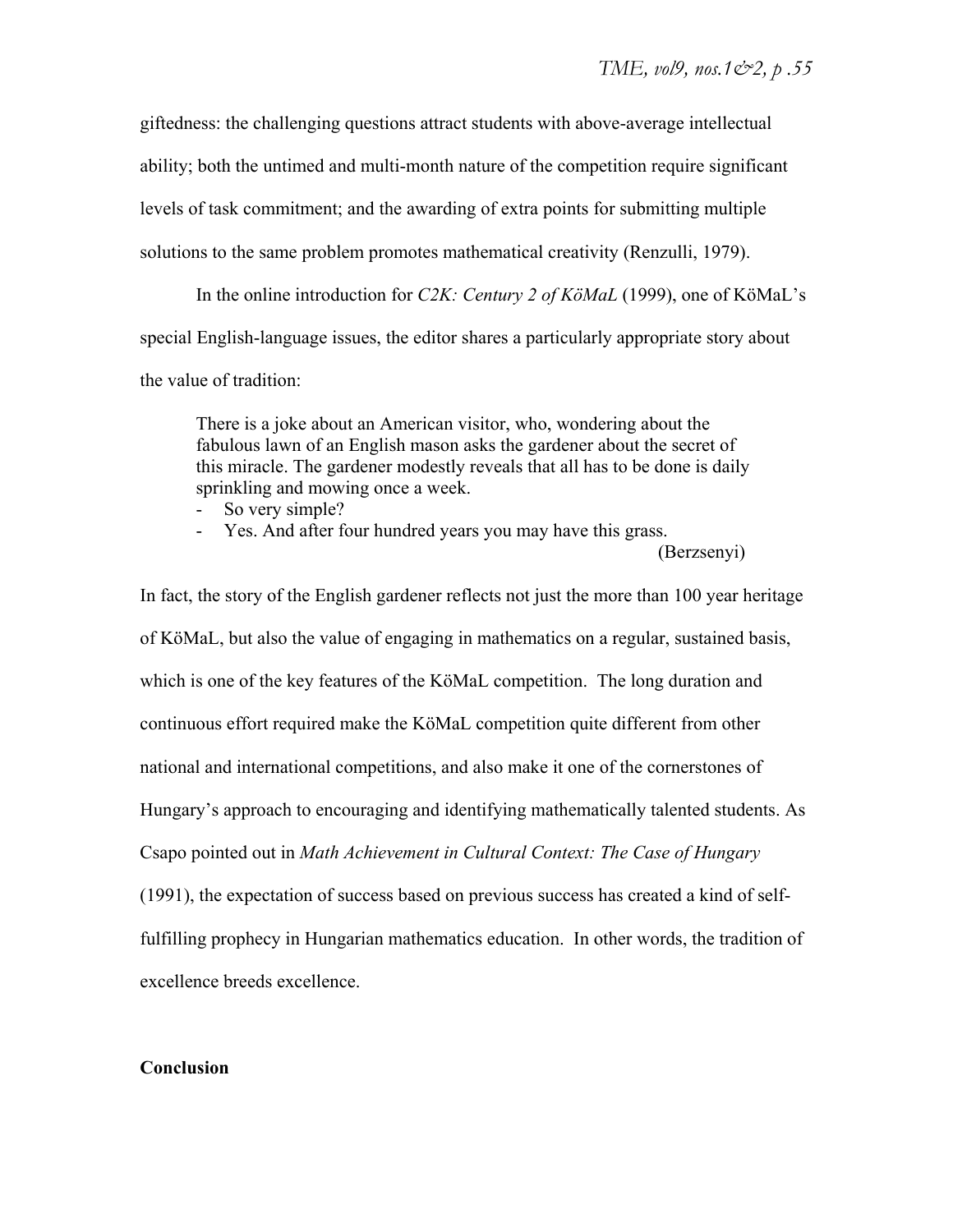Competitions have always played a central role in the Hungarian mathematics education system for talented students, but the nature of that role is changing. Traditional competitions, such as the Kürschák, Schweitzer, and KöMaL competitions, are attracting fewer participants. This may be because winning these competitions is no longer quite as meaningful as it once was. In the past, winners were granted automatic admission to the university of their choice; this was a highly valuable prize during the Communist regime when there were a number of restrictions on admission, but is perhaps a less relevant prize in the present system. New types of competitions have been developed in recent years, including multiple choice exams and team competitions, numerous school and local competitions, and competitions for students of all ages and ability levels. This variety may explain another reason for the decline in participation rates of some of the competitions - there are now many more competitions but the same number of contestants (or fewer<sup>2</sup>) to go around. Still, talented students seem to be participating in as many, if not more, competitions than students did 20 or 40 years ago. Given that the Hungarian ranking system for secondary schools depends largely on students' competition results, it is clear that competitions remain an integral part of the Hungarian mathematics education system. It is clear that in Hungary, tradition itself remains a strong motivating factor and continues to stimulate the development of mathematically talented students.

<sup>&</sup>lt;sup>2</sup> Demographic trends in Hungary indicate a decreasing number of school-age children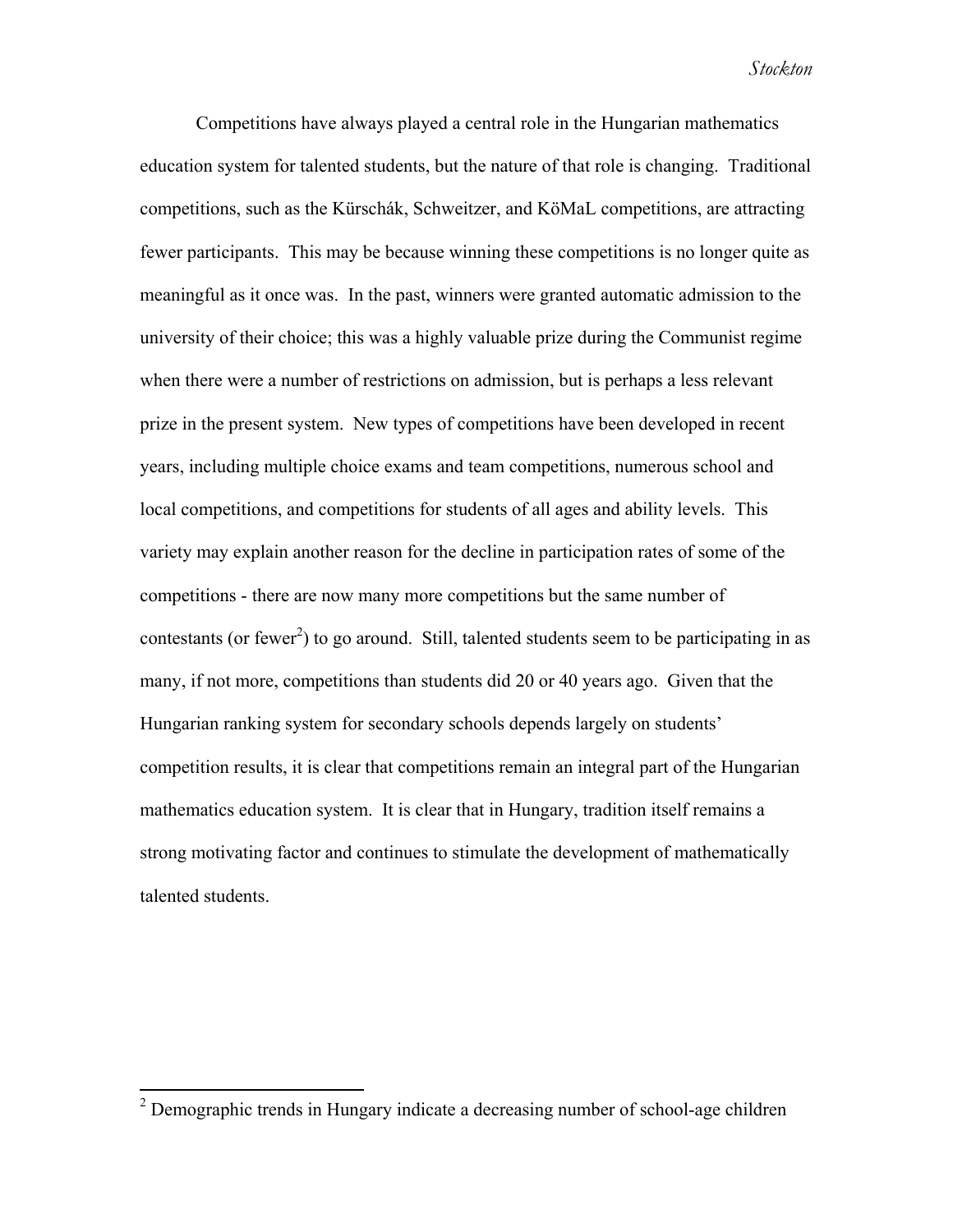#### **References**

- Berzsenyi, B. & Olah, V. (Eds.). (1999). *C2K: Century 2 of KöMal*. Budapest: Roland Eötvös Physical Society.
- Connelly, J. (2010). *A tradition of excellence transitions to the 21st century: Hungarian mathematics education, 1988-2008.* (Doctoral dissertation, Columbia University, 2010).
- Csapó, B. (1991). Math achievement in cultural context: The case of Hungary. Paper presented at *Eleventh Biennial Meetings of International Society for the Study of Behavioral Development*. Minneapolis, Minn: Symposium on Culture and Mathematics Learning*.*
- Koichu, B. & Andzans, A. (2009). Mathematical creativity and giftedness in out-ofschool activities. In R. Leikin, A. Berman, and B. Koichu (Eds.), *Creativity in mathematics and the education of gifted students* (pp. 285-307). Rotterdam: Sense Publishers.
- Kürschák, J. (1963). *Hungarian problem book I: Based on the Eötvös Competitions, 1894-1905*. (Rapaport, E., Trans.). New York, NY: Mathematical Association of America. (Original work published 1955).
- Kürschák, J. (1963). *Hungarian problem book II: Based on the Eötvös Competitions, 1906-1928*. (Rapaport, E., Trans.). New York, NY: Mathematical Association of America. (Original work published 1955).
- Liu, A. (2001). *Hungarian problem book III: Based on the Eötvös Competitions, 1929- 1943.* New York, NY: Mathematical Association of America.
- Maróti, M. (2009). Problems of the Miklós Schweitzer Memorial Competition. Retrieved from http://www.math.u-szeged.hu/~mmaroti/schweitzer/
- Mategye Foundation. (2010). Gordiusz Matematika Tesztverseny (Gordiusz Mathematics Competition). Retrieved from

http://www.mategye.hu/?pid=zrinyi\_gordiusz/versenykiiras\_gordiusz

Ökördi, P. (2008). Matematika Határok Nélkül (Mathematics Without Borders) competition website. Retrieved from http://www.berzsenyi.hu/~kulcsar/